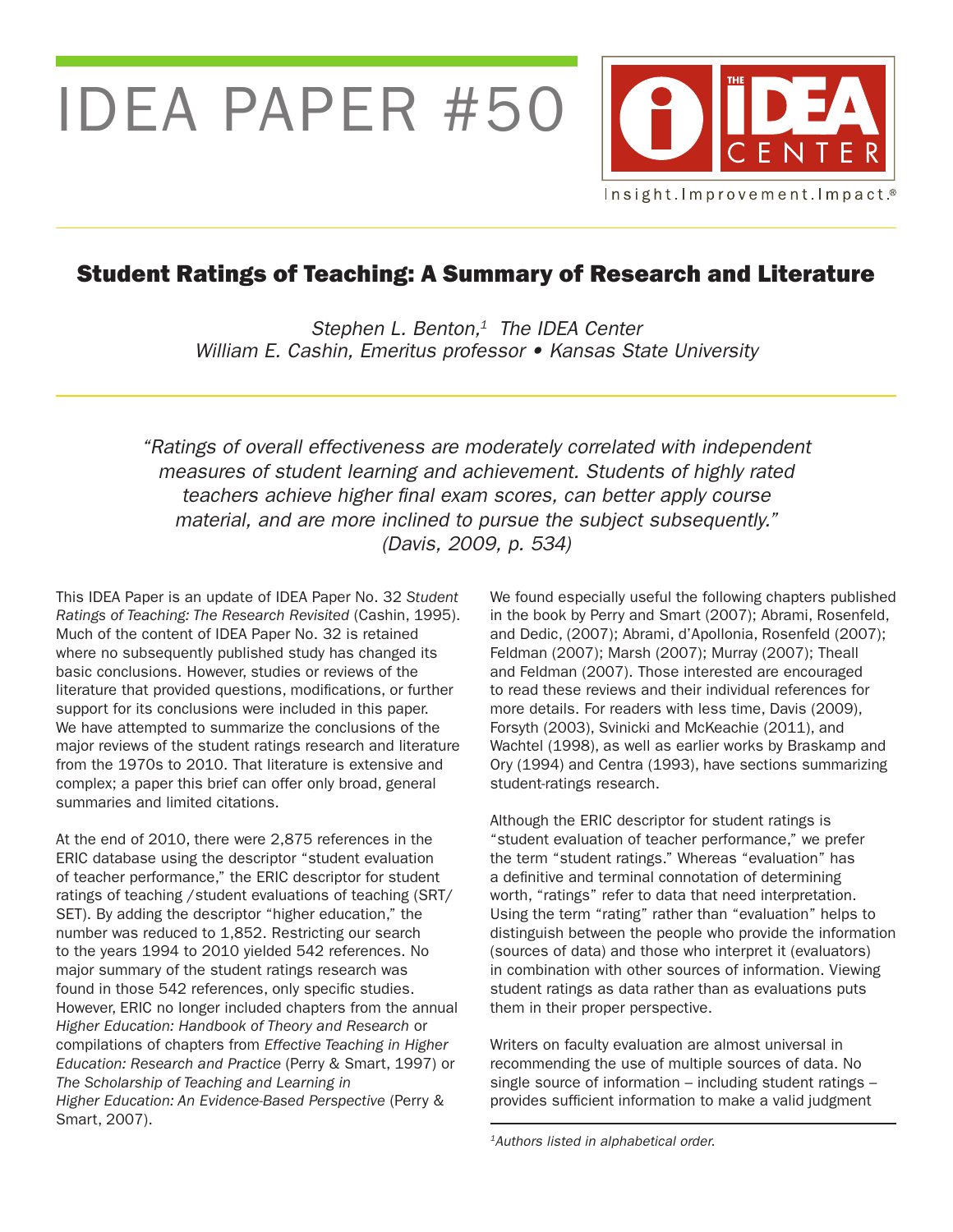about an instructor's *overall teaching effectiveness*. Further, there are important aspects of teaching that students are not competent to rate. For elaborations on this issue, see IDEA Paper No. 21, *Defining and Evaluating College Teaching*  (Cashin, 1989; see also Abrami, d'Apollonia, & Rosenfeld, 2007; Abrami, Rosenfeld, & Dedic, 2007; Arreola, 2006; Braskamp & Ory, 1994; Cashin, 2003; Centra, 1993; Davis, 2009; Forsyth, 2003; Marsh, 2007; Svinicki & McKeachie, 2011).

### Persistent Misconceptions About Student Ratings

Several authors have pointed out misconceptions about student ratings that are *un*supported by research and that make improved practice difficult (Aleamoni, 1987; Feldman, 2007; Kulik 2001; Svinicki & McKeachie, 2011; Theall & Franklin, 2007). The following are some of the most commonly held misconceptions:

- Students cannot make consistent judgments.
- Student ratings are just popularity contests.
- Student ratings are unreliable and invalid.
- The time of day the course is offered affects ratings.
- Students will not appreciate good teaching until they are out of college a few years.
- Students just want easy courses.
- Student feedback cannot be used to help improve instruction.
- • Emphasis on student ratings has led to grade inflation.

These myths ignore more than 50 years of credible research on the validity and reliability of student ratings. They persist, unfortunately, largely due to ignorance of the research, personal biases, suspicion, fear, and general hostility toward any evaluation process (Theall & Feldman, 2007).

In the sections that follow, we briefly summarize research on several aspects of student ratings that provide evidence of their reliability and validity. We also examine extraneous student, instructor, and course characteristics that are either unrelated or related to student ratings. Finally, we address ratings administered online versus on paper, ratings in online versus face-to-face courses, and the usefulness of student ratings.

# **Reliability**

Reliability refers to the consistency, stability, and generalizability of measurement data. With respect to student ratings, reliability most often concerns *consistency* or interrater agreement (that is, within a given class whether students tend to give similar ratings on a given item). Reliability coefficients typically range from .00 to 1.00 with higher values indicating greater consistency. Standard errors of measurement (SEM), which are sometimes reported, indicate the amount of error or spread (+ or -) in the scores. Reliability estimates vary depending upon the number of raters. Generally, the more raters, the

more reliable or dependable are scores based on those ratings. As an example, in the IDEA system (Hoyt & Lee, 2002a) the average split-half reliabilities and SEMs for the student-rating items are broken down by class sizes in Figure 1. The coefficients in Figure 1 show that as class size increases, reliability (or consistency in the scores) increases, but the amount of error (SEM) decreases. So, error is the flipside of reliability.

Figure 1 • Average Split-half Reliabilities and Standard Errors of Measurement by Class Size for IDEA Student Ratings.

| <b>Class Size</b> | <b>Reliability</b> | <b>SEM</b>     |
|-------------------|--------------------|----------------|
| 10-14 students    | .78                | .27            |
| 15-34 students    | -87                | $\mathcal{P}1$ |
| 35-49 students    | -92                | .16            |
| 50+ students      | 94                 | 14             |

Note. SEM = standard error of measurement

Similar estimates are typically found with other welldesigned forms (i.e., forms developed with the assistance of someone knowledgeable about educational measurement and the research on student ratings of teaching). As a general rule, multiple classes provide more reliable results than a single class. When ratings are based on fewer than 10 students, multiple class ratings are especially important.

*Stability* is concerned with agreement between raters *over time*. In general, ratings of the same instructor across semesters tend to be similar (Braskamp & Ory, 1994; Centra, 1993). In a longitudinal study, Overall and Marsh (1980) compared end-of-course ratings with ratings by the same students a year or more later (at least one year after graduation). The average correlation was .83.

*Generalizability* refers to how accurately the data reflect the instructor's *general* teaching effectiveness, not just how effective he or she was in teaching a particular course in a given term. Marsh (1984) addressed this question by categorizing student ratings data from 1,364 classes into four categories: the same instructor teaching the same course but in different semesters, the same instructor teaching a different course, different instructors teaching the same course, and different instructors teaching different courses. This permitted him to study the differential effects of the instructor and the course. He then correlated student ratings in the four different categories, separating items related to the instructor (e.g., student ratings of the instructor's enthusiasm, organization, discussion) from student background items (e.g., student's prior subject interest, reasons for taking the course). The average correlations are shown in Figure 2. The instructor-related correlations were higher for the same instructor, even when teaching a different course. The correlations for the background items – more tied to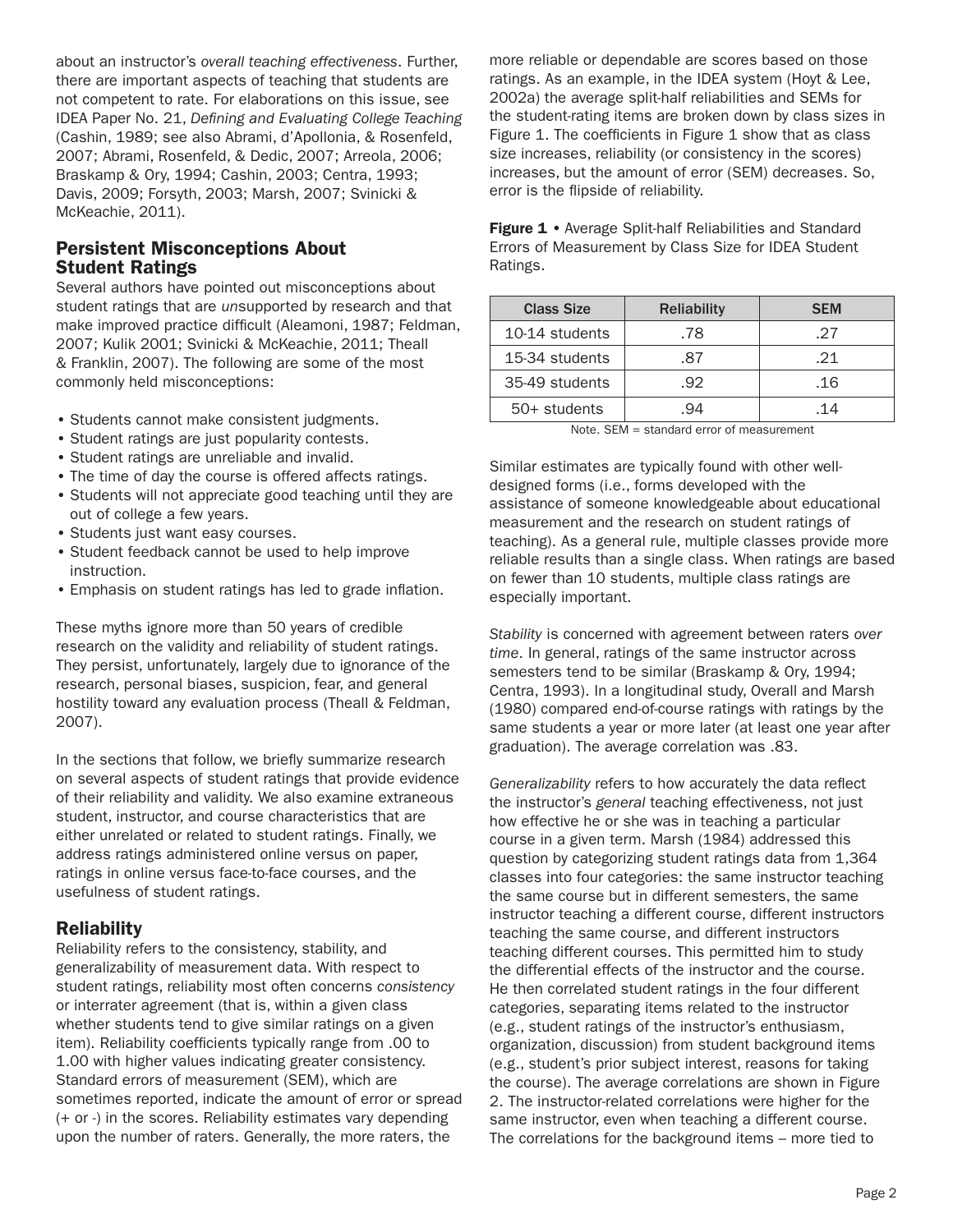the course than the instructor – were higher for the same course. Marsh concluded, therefore, that the instructor, *not* the course, is the *primary* determinant of students' ratings. Marsh's results are comparable to those found in other generalizability studies (Gillmore, Kane, & Naccarato, 1978; and Hogan, 1973).

Figure 2 • Average Correlations among Different Sets of Classes for Student Ratings of Instructor and Background Characteristics.

|                   | <b>Course</b>              |                     |                            |                     |
|-------------------|----------------------------|---------------------|----------------------------|---------------------|
|                   | Same                       |                     |                            | <b>Different</b>    |
| <b>Instructor</b> | Instructor<br><b>Items</b> | Background<br>Items | Instructor<br><b>Items</b> | Background<br>Items |
| <b>Same</b>       | .71                        | .69                 | .52                        | .34                 |
| <b>Different</b>  | .14                        | .49                 | .06                        | 21                  |

Generalizability is especially relevant when making personnel decisions about an instructor's general teaching effectiveness. Keeping in mind such decisions should be based on additional information beyond student ratings (see Cashin, 2003), we offer the following guidelines. If the instructor teaches only one course (e.g., part-time instructors), then consistent ratings from two different terms may be sufficient. For most instructors, however, ratings from a variety of courses are necessary, preferably two or more courses from every term, for at least two years, totaling six to eight courses. If there are fewer than 10 raters in any of the classes, data from additional classes are recommended.

### **Validity**

In educational measurement, the basic question related to validity is: Does the test – the variable – measure what it is supposed to measure? For student ratings this translates into: To what extent do student rating items measure some aspect of teaching effectiveness? Unfortunately there is no agreed upon definition of "effective teaching" or any single, all-embracing criterion (see, for example, Cashin, 2003). The best one can do is to try various approaches, collecting data that either support or contest the conclusion that student ratings reflect effective teaching.

As is the case with reliability, validity is *not* a characteristic inherent in a student ratings instrument. Validity is determined by how the ratings are used – how they are interpreted and what actions follow from those interpretations – referred to as the consequential basis of validity (Messick, 1989). McKeachie (1997) cautioned that faculty and administrators need education about how to use ratings appropriately (i.e., validly).

Student ratings typically serve several purposes. They help faculty improve their teaching and courses, administrators

make decisions about salary and promotion, committee members select teaching award winners, institutions conduct program reviews, and students select courses. When used in combination with other measures of teaching effectiveness, ratings can serve all of these purposes. However, when used for unintended purposes (e.g., basing course content on student-rating form content, making administrative decisions based on ultra-fine discriminations in ratings, and altering standard administration procedures), validity is threatened (Ory & Ryan, 2001).

Researchers have traditionally taken one of several approaches to validity studies: (a) correlating ratings in multiple sections of the same course with student achievement on a common examination; (b) correlating ratings with other criteria (e.g., alumni-, peer-, or selfratings); (c) examining bias by correlating ratings with student, instructor, and course characteristics; (d) manipulating administrative procedures; (e) conducting experiments in non-natural settings; and (f) analyzing the underlying dimensions of ratings (Ory & Ryan, 2001). Evidence from all such studies affects the meaning and interpretation of student ratings or their *construct* validity (Messick, 1995). In the paragraphs that follow, we summarize research employing each of these approaches.

### Validity Approach One: Correlating Student Ratings with Achievement

Theoretically, the best indicant of effective teaching is student learning. Other things being equal, the students of more effective teachers should learn more. A number of studies have attempted to examine this hypothesis by comparing multiple-section courses. For example, Benton and colleagues (Benton, Duchon, & Pallett, 2011) examined student ratings in multiple sections of the same course taught by the same instructor. They correlated student ratings of progress on objectives the instructor identified as relevant to the course (using IDEA student ratings) with their performance on exams tied to those objectives. Student ratings correlated positively with four out of five exams and with the course total points  $(r = .32)$ . In contrast, student ratings of progress on objectives the instructor considered of minor or no importance were not related to exam performance.

Other studies have been conducted on multiple instructors who teach different sections of the same course. The instructors use the same syllabus and textbook and, most importantly, the same *external* final exam (i.e., an exam developed by someone *other* than the instructors). Student ratings of the course and instructor are then correlated with final exam scores. Cohen (1981, 1987) and Feldman (1989b) reviewed several studies of this kind and, for each one, correlated final exam scores with various student ratings items.2 Figure 3 presents the

<sup>2</sup>The authors converted various summary statistics reported in the multi-section studies into Pearson-product moment correlations.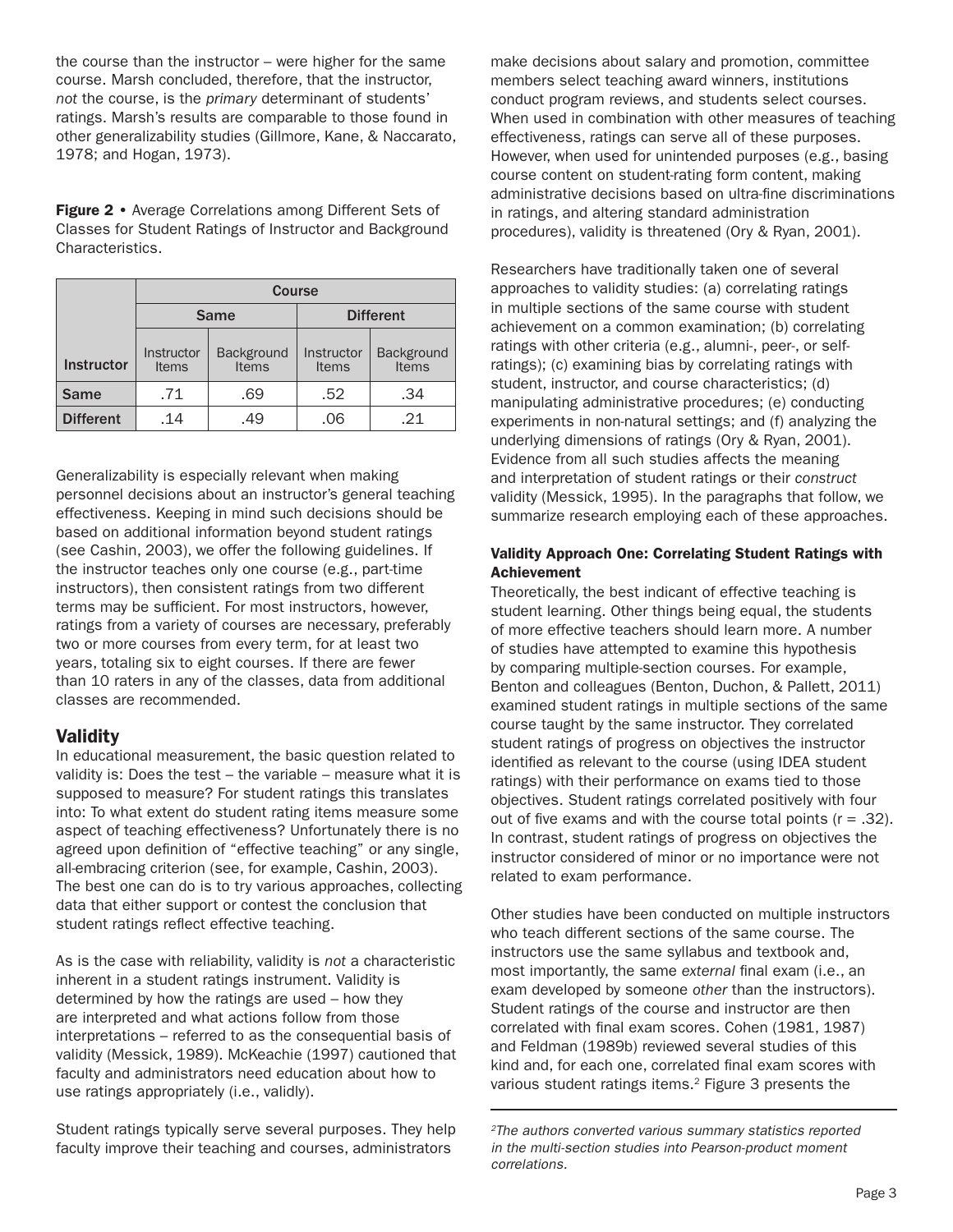average correlations as they were reported in Cohen (1981, 1987) and Feldman (1989b). Both Cohen's and Feldman's correlational approaches were consistent in identifying the instructional dimensions (e.g., teacher preparation and course organization, teacher clarity, teacher stimulation of student interest, and students' perceived impact or outcome of the course) most highly correlated with student achievement. (See also Abrami, 2001, and Kulik, 2001, for support of the relationship between student learning and student ratings.)

Figure 3 • Correlations between Student Final Exam Performance and Various Dimensions of Student Ratings.

| <b>Student Ratings of:</b> | <b>Average Correlations with Final</b><br><b>Exam Across Three Studies</b> |                 |                    |
|----------------------------|----------------------------------------------------------------------------|-----------------|--------------------|
|                            | Cohen<br>(1981)                                                            | Cohen<br>(1987) | Feldman<br>(1989b) |
| Achievement/learning       | .47                                                                        | .39             | .46                |
| Overall course             | .47                                                                        | .49             |                    |
| Overall instructor         | .44                                                                        | .45             |                    |
| Teacher skill:             | .50                                                                        | .50             |                    |
| -course preparation        |                                                                            |                 | .57                |
| -clarity of objectives     |                                                                            |                 | .35                |
| Teacher structure:         | .47                                                                        | .55             |                    |
| -understandableness        |                                                                            |                 | .56                |
| Teacher rapport:           | .31                                                                        | .32             |                    |
| -availability              |                                                                            |                 | .36                |
| -respect for students      |                                                                            |                 | .23                |
| Teacher interaction:       | .22                                                                        | .52             |                    |
| -encouraging<br>discussion |                                                                            |                 | .36                |
| Evaluation                 |                                                                            | .30             |                    |
| Feedback                   |                                                                            | .28             |                    |
| Interest/motivation        |                                                                            | .15             |                    |
| Difficulty                 |                                                                            | $-.04$          |                    |

In a follow-up study, Feldman (2007, pp. 104-105) reported the average correlations between a measure of student achievement and 24 specific instructional dimensions often measured by specific student rating items. In a separate table, Feldman (2007, pp. 112-113) also compared the correlations of various instructional dimensions with *student achievement* and students' *overall evaluation of the teacher*. The correlations with achievement and overall evaluations of teaching were not always of the same magnitude (e.g., quality and frequency of feedback correlated only .23 with student achievement but .87 with overall evaluation), but they showed the positive contribution of various instructional dimensions to both outcomes.

With respect to IDEA student ratings of instruction, several dimensions of teaching are strongly related (r > .80) to overall global ratings of the teacher: explaining course material clearly and concisely, finding ways for students to answer their own questions, displaying personal interest in students and their learning, making it clear how each topic fits into the course, demonstrating the importance of the subject matter, and introducing stimulating ideas about the subject (Hoyt & Lee, 2002a). Furthermore, the five IDEA teaching approaches (*Stimulating Student Interest, Fostering Student Collaboration, Establishing Rapport, Encouraging Student Involvement, and Structuring the Classroom*) together explain 85 percent of the variance in the "excellent teacher" item. Instructors wanting to increase their global teacher ratings should focus improvement efforts especially on enhancing their communication, motivational, and rapport-building skills (IDEA Research Note 1, 2003).

The correlations reported in this section are far from perfect, in part because some of the variables that correlate with student learning are related to student characteristics (e.g., ability or motivation). In addition, college exams typically have less than perfect reliability, which attenuates the correlations. Nonetheless, the multisection studies show that classes in which the students gave the instructor higher ratings tended to be the ones where the students learned more (i.e., scored higher on the external exam).

#### Validity Approach Two: Correlating Ratings with Other **Criteria**

Instructor self-ratings. Researchers have sought a criterion of effective teaching acceptable to faculty. One possibility is self-ratings completed by the instructor, often using the same instrument used by students. In a review of 19 studies, Feldman (1989a) reported an average correlation of .29 between instructor self-ratings and student ratings. In another study by Marsh and colleagues (Marsh, Overall, & Kesler, 1979), instructors were asked to rate their teaching effectiveness in two courses in order to see if the course the instructor rated highest was also rated highest by the students. Student ratings were indeed higher in the courses the instructors indicated were more effectively taught. The median correlation – across six factor scores – was .49 between the instructor and student ratings. In a related study, Marsh (1982) found that 34 of the 35 correlations between student ratings and instructor self-ratings were statistically significant, with a median correlation of .30. Subsequently, Marsh and Dunkin (1997) found a median correlation of .45 between instructor selfratings and student ratings on nine scale scores. Such findings support the criterion-related validity of student ratings.

In spite of the consistent positive correlations between student ratings and instructor self-ratings, some might still question whether students have an appropriate view of effective teaching. To address this concern, Feldman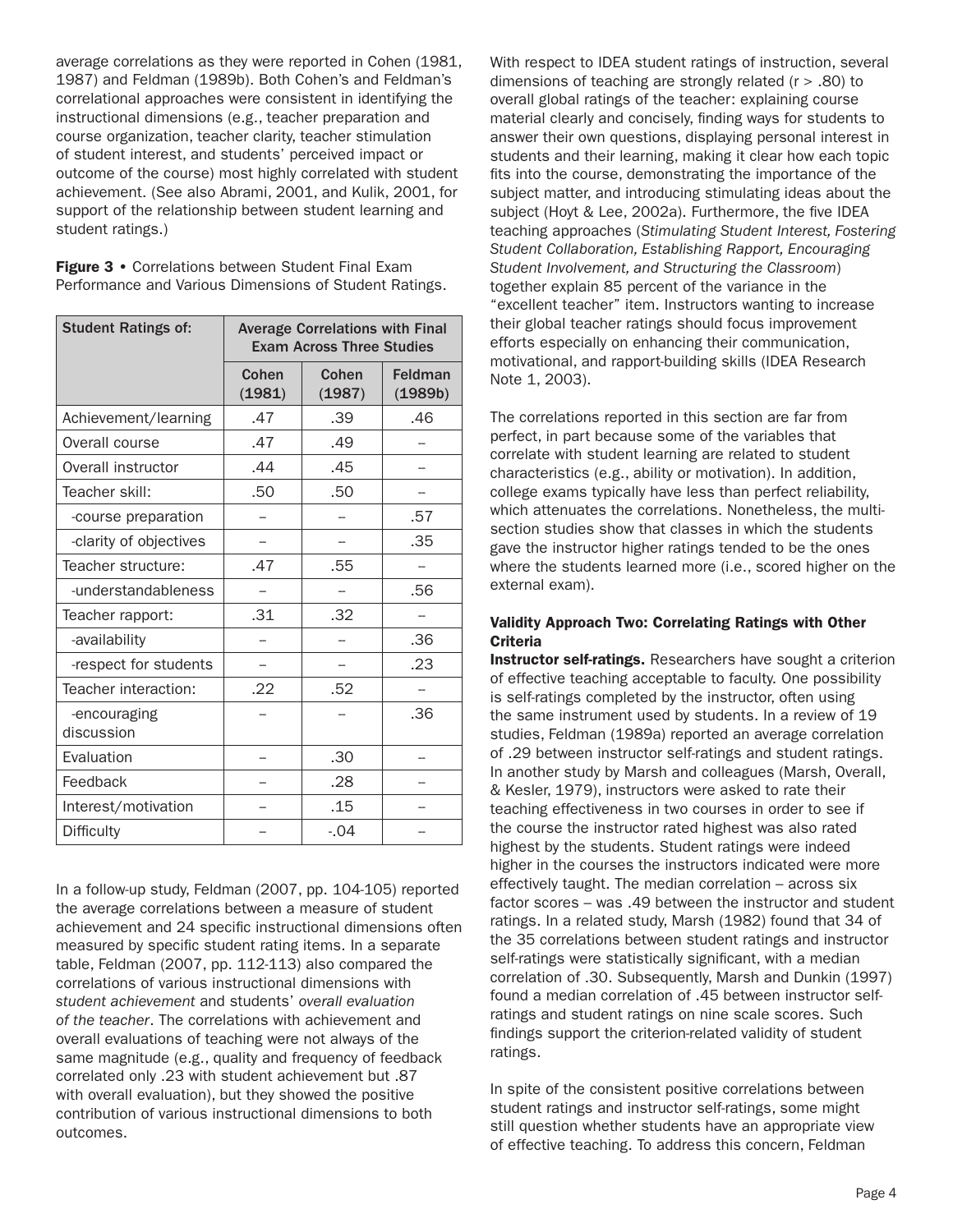(1988) reviewed 31 studies and found that students' views of effective teaching were very similar to the instructor's view (the average correlation was .71). However, some subtle differences in emphasis existed. Students tended to assign more importance to the instructor being interesting, having good speaking skills, and being available to help; students also focused more on the outcomes of instruction (e.g., what they learned). In contrast, instructors placed relatively more emphasis on challenging and motivating students, setting high standards, and fostering student self-initiated learning.

Feldman's (1988) findings do not necessarily indicate students undervalue instructors who set high standards and foster student self-initiated learning. Using IDEA student ratings, Hornbeak (2009) found that students' desire to take a course from an instructor was positively correlated  $(r = .54)$  with how much the instructor expected students to take their share of responsibility for learning. Moreover, students have a stronger desire to take a course  $(r = .52)$  when they rate the instructor as having high achievement standards (Hoyt & Lee, 2002a).

Ratings by administrators. Student ratings correlate moderately with administrator ratings of the instructor's general reputation, as coefficients range from .47 to .62 (Kulik & McKeachie, 1975). Feldman (1989a), using global items, found a lower average correlation of .39.

Ratings by colleagues. Instructor ratings by colleagues that are *not* based on classroom observations are moderately correlated with student ratings, r of .48 to .69 (Kulik & McKeachie, 1975). Feldman (1989a) found an average correlation of .55, using global ratings. However, ratings by colleagues can be unreliable and uncorrelated with student ratings when made by untrained observers in single classroom visitations employing an unsystematic approach (i.e., different faculty visiting the same class tend to disagree) (Marsh, 2007; Marsh & Dunkin, 1997).

**Ratings by alumni.** Some faculty may question whether current students can adequately judge the long-term effects of instruction. However, end-of course student ratings are positively correlated with retrospective ratings of an instructor provided by the same students several years later, r of .54 to .80 (Braskamp & Ory, 1994). Overall and Marsh (1980) and Feldman (1989a) reported average correlations of .83 and .69, respectively. These findings belie the conventional wisdom that students only come to appreciate teaching *after* they graduate and enter into the real world as working adults.

Ratings by trained observers. A few studies have used external observers who were trained to make classroom observations (see Feldman, 1989a; also Marsh & Dunkin, 1992). Reviewing five studies, Feldman reported an average correlation of .50 between the ratings of trained observers and global student ratings. In a related study, Murray (1983) reported a median reliability of .76 among

the ratings of trained observers, which suggests ratings by colleagues might be more reliable if faculty were trained prior to making classroom observations.

**Student comments.** Some faculty members may question the value of student objective rating scales, giving preference to student written comments to open-ended questions. In one study of 14 classes, Ory and colleagues (Ory, Braskamp, & Pieper, 1980) found a correlation of .93 between a global instructor item and students' written comments. In a second study of 60 classes, the authors (Braskamp, Ory, & Pieper, 1981) found a correlation of .75. More recently, Burdsal and Harrison (2008) found a correlation of .79 in a sample of 208 classes. These studies suggest that, *for personnel decisions*, the information from student ratings considerably overlaps the information in student comments. Nonetheless, when decisions are made about promotion, faculty generally regard written comments as less credible than student responses to objective comments. On the other hand, faculty rate written comments as more credible when the purpose is for self-improvement (Braskamp et al., 1981).

The studies cited thus far provide evidence of the validity of student ratings. Student ratings are significantly and consistently related to student achievement, teacher self-ratings, administrator and colleague ratings, ratings by trained observers, and student written comments. In the next section, we consider possible biases in student ratings.

#### Validity Approach Three: Examining Possible Sources of Bias

One need not talk with faculty very long to be aware of their concern about possible biases in student ratings. Some writers have suggested that bias can be defined as anything *not under the control of the instructor*. However, Marsh (2007) offered another definition: "Bias exists when a student, teacher, or course characteristic affects the evaluations made, either positively or negatively, *but is*  un*related to any criteria of good teaching*" (p. 350; see also Centra, 2003, p. 498). By this definition, the correlations between student ratings and class size, or between student ratings and student interest in the course, are not biases because students in small classes and students who are interested in the subject matter *actually do tend to learn more* and, hence, give their teachers higher ratings. Rather than using the term "bias," we distinguish between variables (when correlated with student ratings) that possibly require control versus those that do not require control, especially when making personnel decisions.

Variables *Not* Requiring Control. Despite widespread faculty concern, researchers have discovered relatively few variables that correlate with student ratings *but that are not* related to instructional effectiveness (i.e., student learning). Feldman (2007, pp. 97-98) listed five variables where *slightly* higher ratings were *sometimes* found. These included higher ratings for smaller versus larger classes,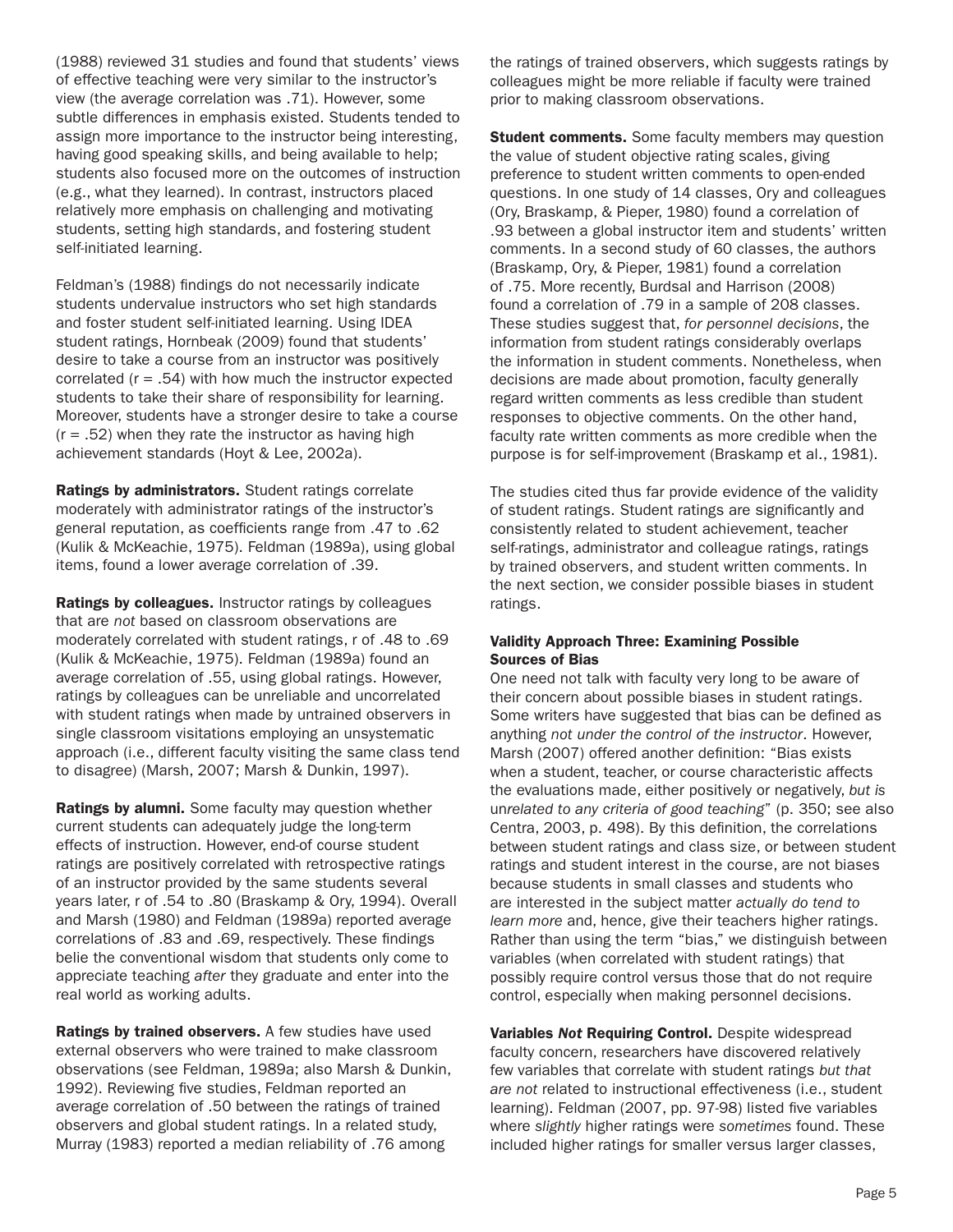lower- versus upper-level courses, higher- versus lowerranked faculty, students taking elective versus required courses, and students in major versus non-major courses. He then discussed some factors that might account for these variables *not* being considered biases. For example, at certain institutions, higher-ranked faculty may, on average, be better teachers and thus deserve higher ratings. Teachers may also be less effective in large than small classes and, accordingly, receive lower ratings (i.e., not because students take out their disdain for large classes by assigning lower ratings). Generally, the following variables tend to show *little or no* relationship to student ratings and in our judgment do *not* require control:

#### A. Instructor variables not related to student ratings:

1. Age and teaching experience. In general, instructor age and years of teaching experience are not correlated with student ratings. However, where weak correlations have been found they tend to be negative (i.e., older faculty receive *lower* ratings, Feldman, 1983; Renaud & Murray, 1996). Marsh and Hocevar (1991) pointed out that most of the studies of these variables have been crosssectional comparisons of faculty cohorts that represent different age groups. In a *longitudinal* study, Marsh and Hocevar (1991) analyzed student ratings of the *same* instructors across 13 years and found *no* systematic changes within instructors over time.

Centra (2009) found that first-year teachers tend to receive lower ratings compared to experienced assistant professors and higher-ranked faculty. He concluded the lower ratings do not point to bias but probably reflect differences in teaching skills, because first-year faculty are most likely still learning how to teach.

2. Gender of the instructor. In a review of 14 laboratory or experimental studies (where students rated descriptions of *fictitious* teachers who varied in gender), Feldman (1992) found few gender differences in global ratings. However, in a few studies male teachers received higher ratings. In a second review of 28 studies of global ratings – *involving actual student ratings of real teachers*  – Feldman (1993) found a very slight average correlation between instructor gender and student ratings  $(r = .02)$ that favored female instructors. Women also received slightly higher ratings on sensitivity and on concern with student level of preparedness and progress  $(r = .12)$ . However, ratings of male and female teachers did not differ meaningfully on other dimensions of teaching.

Some researchers have reported a student-gender by instructor-gender interaction. Feldman (1993) found, for example, that female students tended to give higher ratings to female teachers, and male students tended to assign higher marks to male instructors. Centra (2009) found that female instructors received slightly higher ratings, especially by female students, but that these were *not* accompanied by higher student selfratings of learning. He, nonetheless, concluded that gender was not a bias, because the higher ratings might have reflected differences in teaching style: women were more likely to use discussion than lecture, and women appeared to be more nurturing to their students (i.e., possibly more student-centered). Regardless, the effect due to gender, although statistically significant, was so small that it would most likely not affect personnel decisions (see also Centra & Gaubatz, 2000).

- 3. Race. Centra (1993) found, as we did, few studies of student ratings and instructor race conducted in North America. He speculated that students of the same race as the instructor *might* rate the instructor higher. However, in a doctoral dissertation using IDEA, Li (1993) found *no* differences between Asian and American students in their global ratings of (presumably Caucasian) instructors.
- 4. Personal characteristics. Few personality traits have been found to correlate with student ratings (Braskamp & Ory, 1994; Centra, 1993). Using instructor selfreport (e.g., personality inventories, self-description questionnaires) as a criterion measure, Feldman (1986) found only two (out of fourteen) traits that had average correlations with a global teaching item that approached practical significance: positive self-esteem (r = .30), and energy and enthusiasm  $(r = .27)$ .

Murray, Rushton, and Paunonen (1990) found significantly different patterns of correlations between personality traits and student ratings among psychology instructors teaching six different types of courses (e.g., introductory, graduate). They concluded that instructor personalities tended to be differentially suited to different types of courses. In a follow-up study using the same measures of personality, Renaud and Murray (1996) found positive correlations between average scores on a 10-item student ratings scale and colleagues' ratings of the instructor's orderliness (.65), defined as being neat and organized and disliking clutter and confusion. Working for the approval and recognition of others was also positively correlated (.56) with teaching effectiveness.

What matters more than personality, however, is how the instructor's personal characteristics are manifested in the classroom. Most of the relationship between instructor personality and student ratings can be explained by the behaviors the instructor exhibits when teaching (Erdle, Murray, & Rushton, 1985). Put simply, the effect of instructors' personalities on ratings "may be caused more by what they do in their teaching than by who they are" (Braskamp & Ory, 1994, p. 180). We suggest that the personality traits associated with student ratings enhance the instructor's teaching effectiveness and should, therefore, not be controlled.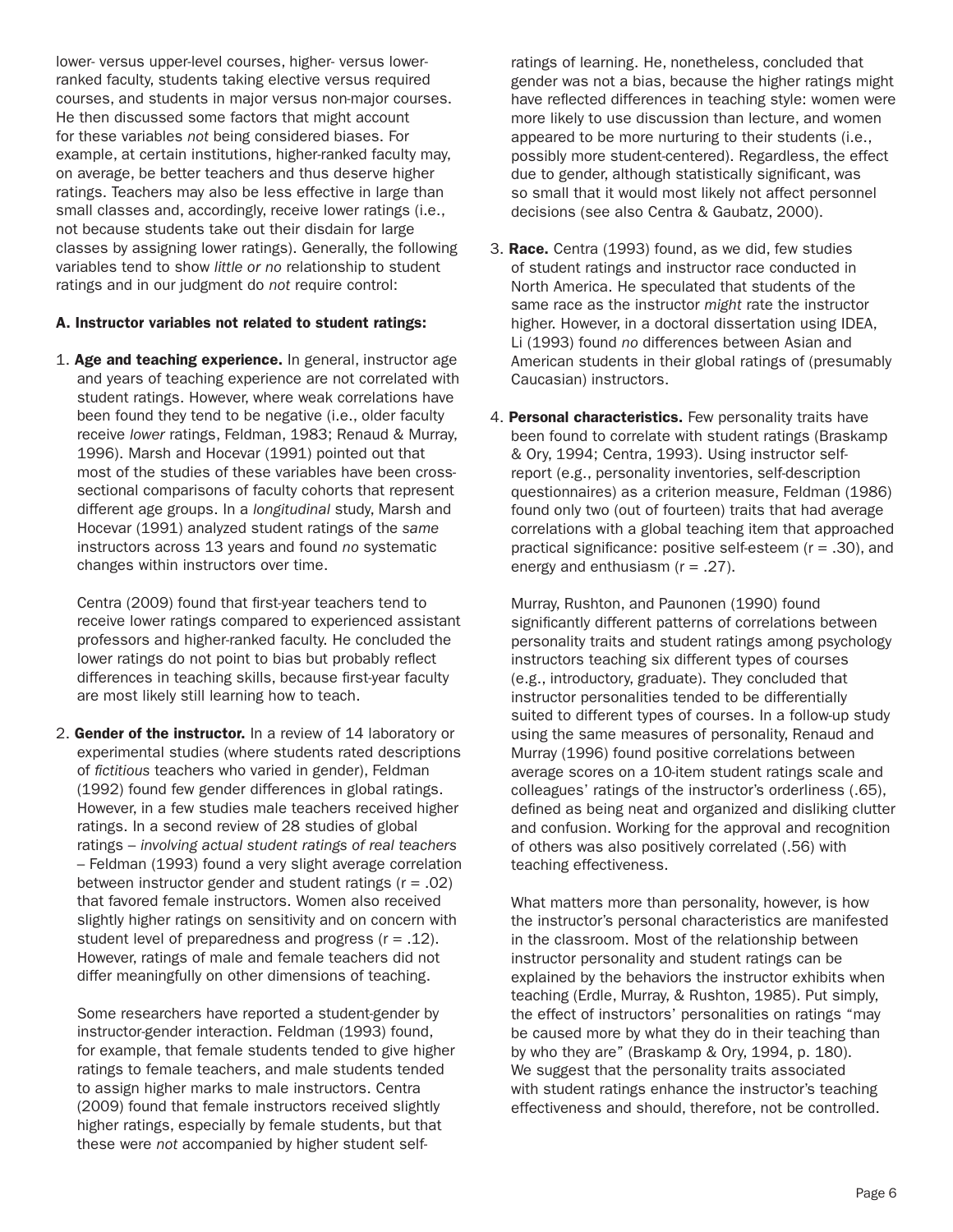5. Research productivity has little correlation with student ratings (Centra, 1993). In his review, Feldman (1987) found an average correlation of .12 between research productivity and ratings of overall teaching effectiveness. This very low correlation suggests that research productivity is indicative of *neither* good *nor* bad teaching (i.e., due to more time being devoted to research). Marsh and Hattie (2002) reported similar results.

#### B. Student variables not related to student ratings:

- 1. Age of the student has little effect on student ratings (McKeachie, 1979; Centra 1993).
- 2. Gender of the student. Feldman (1977, 1993, 2007) reported no consistent gender effect, although some have reported a student-gender by instructor-gender interaction (see earlier section on instructor variables). In a comprehensive study of gender, Centra and Gaubatz (2000) analyzed actual student ratings (rather than data from simulations) across a large number of two- and four-year institutions, involving a variety of academic disciplines. They found some gender preferences, particularly female students for female instructors. Although the differences were statistically significant, they were not large and would most likely not impact personnel decisions. Centra and Gaubatz (2000) speculated that the higher ratings female instructors received from female students, and sometimes from male students, might have reflected preferences for certain teaching styles. Women in their study were more likely than men to use discussion than lecture, and they were more nurturing to students, as reflected in their scores on certain rating scales.
- 3. Level of the student (e.g., first year, senior) has little practical effect on ratings (McKeachie, 1979).
- 4. Student GPA. In a summary of research, Davis (2009) concluded there is little or no relationship between student ratings, GPA, and year in college, citing several authors (Abrami, 2001; Brashkamp & Ory, 1994; Centra, 1993; Marsh & Dunkin, 1992 [see also Marsh & Dunkin, 1997]; Marsh & Roche, 2000; and McKeachie, 1997).
- 5. Student personality. No meaningful relationships exist between student personality and ratings (Abrami, Perry, & Leventhal, 1982).

### *C.* Course variables *not* related to student ratings:

1. Time of day the course is taught has no meaningful influence on student ratings (Aleamoni, 1981; Feldman, 1978).

### D. Administrative variables not related to student ratings:

1. Time during the term when ratings are collected. Any time during the second half of the term seems to yield similar results (Feldman, 1979). Costin (1968) found no difference in ratings administered at the end versus the middle of the semester. Carrier et al. (1974) found no difference between ratings administered the last week versus the day of the final examination (although IDEA recommends against administering ratings at that time). Finally, Frey (1976) found no difference in ratings administered the last week of class versus the first week of the next semester.

Variables *Possibly* Requiring Control. The research cited thus far suggests that many variables suspected of biasing student ratings are *not* correlated with them to any practically significant degree. However, research suggests the following variables are correlated with student ratings and may require control.

### A. Instructor variables related to student ratings:

- 1. Faculty rank. Regular faculty members tend to receive higher ratings than graduate teaching assistants (Braskamp & Ory, 1994). This variable may *NOT* require control because regular faculty as a group are more experienced and, therefore, tend to be more effective teachers than do graduate teaching assistants.
- 2. Expressiveness. The Dr. Fox effect where a professional actor, who delivered a dramatic lecture but with little meaningful content, received high ratings – suggested that student ratings might be influenced more by an instructor's style of presentation than by the substance of the content (Naftulin, Ware, & Donnelly, 1973). The literature generated by the Dr. Fox study was complex (see Abrami, Leventhal, & Perry, 1982) but was clarified in the findings of Marsh and Ware (1982). They found that when student extrinsic motivation to achieve in a course is low, the influence of instructor expressiveness is substantial. Being more expressive produces higher student ratings *and* higher examination performance. More specifically, manipulations of instructor expressiveness primarily influence ratings of instructor enthusiasm; manipulations of lecture content primarily influence ratings of instructor knowledge, as well as student exam performance. In short, making the class interesting as well as informative helps students pay attention. Expressiveness, therefore, tends to enhance learning and we suggest does *NOT* require control.

### B. Student variables related to student ratings:

1. Student motivation. Instructors are more likely to receive higher ratings in classes where students had a prior interest in the subject matter (Marsh & Dunkin, 1992, 1997), or were taking the course as an elective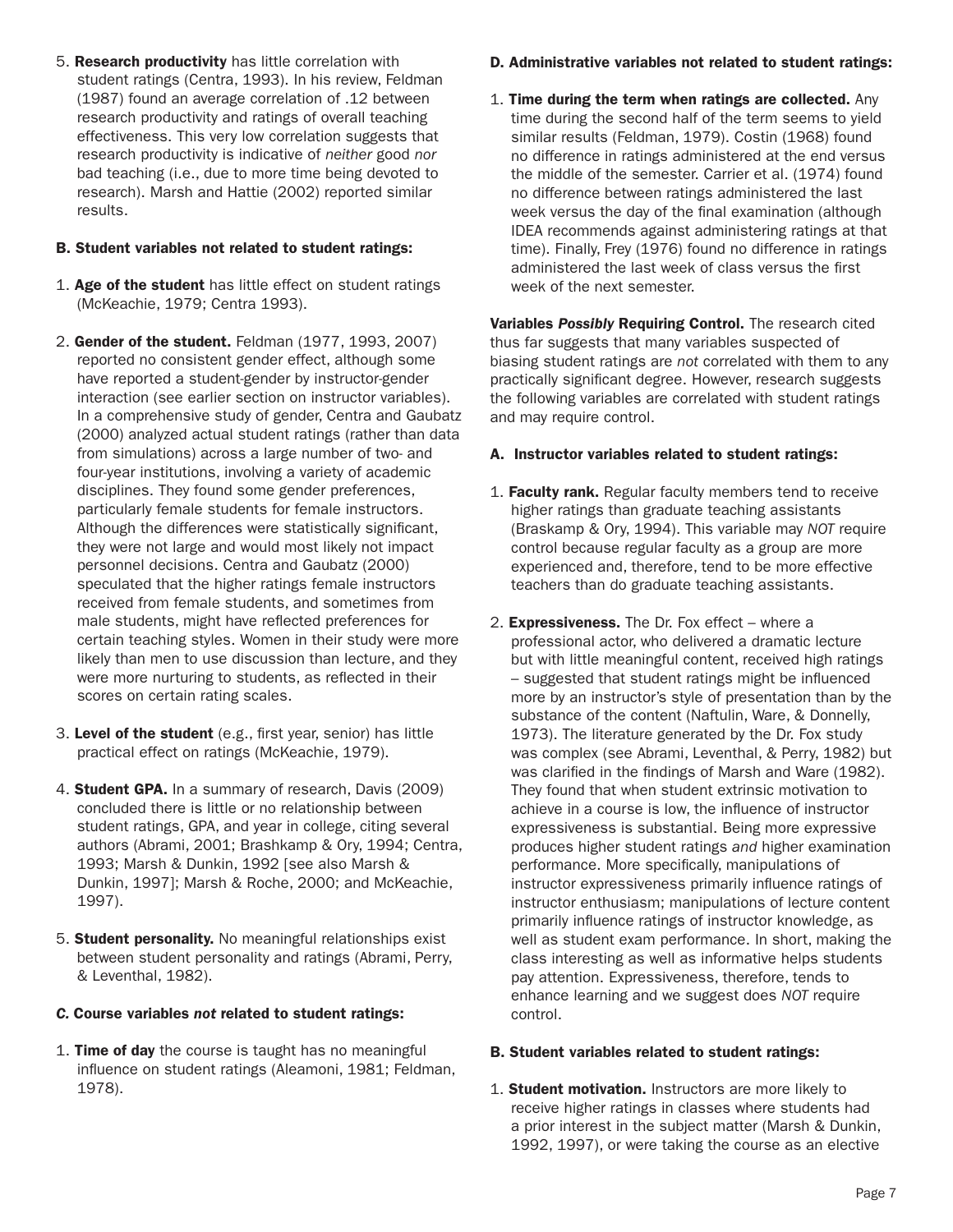(Aleamoni, 1981; Braskamp & Ory, 1994; Centra, 1993; Feldman, 1978). The IDEA motivation item, "I really wanted to take this course regardless of who taught it," correlates positively with overall excellence of the teacher ( $r = .22$ ), overall excellence of the course ( $r =$ .50), and student ratings of progress on all 12 learning objectives (average  $r = .28$ ) (Hoyt & Lee, 2002a). This motivation item is one variable that is used to adjust IDEA student ratings for the influence of extraneous factors beyond the instructor's control (see Hoyt & Lee, 2002a, pp. 36-43).

Marsh (2007) also concluded that the reason for taking a course (which overlaps with student motivation) is related to student ratings. This variable is *not a bias*, because motivated students are likely to learn more. However, because motivation to take the course is a student characteristic, and *not* necessarily a reflection of the instructor's teaching effectiveness, this variable REQUIRES SOME CONTROL.

Possibly related to this, Centra (2009) found that required courses tended to receive lower ratings than other kinds of courses, but the differences were not great. Nonetheless, it would *not* be fair to penalize instructors teaching required courses or appropriate to reward those teaching an elective course. Expressing another perspective, Hoyt and Cashin (1977) found that some "required" courses were very popular with students (especially required courses in the major), and some "elective" courses were regarded less positively (especially science or mathematics electives taken to satisfy distribution requirements). Measures of motivation/interest in the course have therefore been shown to be more useful as a control variable.

2. Expected grades. In a study involving over 50,000 classes, Centra (2003) examined the relationship between expected grades and student ratings of the contribution of the quality of instruction to their learning. Controlling for class size, teaching method, and student ratings of progress on learning outcomes, expected grade generally had no effect on ratings across eight subject matter areas. However, others have reported positive but low correlations (.10 to .30) between student ratings and expected grades (Braskamp & Ory, 1994; Centra, 2003; Feldman, 1976a, 1997; Howard & Maxwell, 1980, 1982; Marsh & Dunkin, 1992, 1997; Marsh & Roche, 2000).

Three possible hypotheses have been proposed for these low positive correlations. The *validity hypothesis* posits students who learn more earn higher grades *and* give higher ratings (which supports the validity of student ratings). Another explanation is *grading leniency*: instructors who give higher grades than the students deserve receive higher ratings than the instructors deserve. A third hypothesis is that *student characteristics* (e.g., high interest or motivation) lead

to greater learning and, therefore, higher grades *and* higher ratings. Related to this, Centra (2003) suggested that students are applying *attribution principles*: they attribute high grades to their hard work and low grades to poor teaching.

In two studies of IDEA data, Howard and Maxwell (1980; 1982) concluded that most of the correlation between expected grades and global ratings of the instructor was explained by student (self-reported) learning – the validity hypothesis – and desire to take the course – a student characteristic. More recently, Marsh (2007) reviewed studies of the relationship(s) between student ratings and expected grades. In general, the results supported the validity hypotheses, with some support for student characteristics.

McKeachie's (1979) explanation for the correlation between grades and ratings still seems appropriate: "[I]n courses in which students learn more the grades should be higher and the ratings should be higher so that a correlation between average grades and ratings is not necessarily a sign of invalidity" (p. 391). To control for the possibility of grading leniency, however, one might have peers (faculty knowledgeable in the subject matter) review the course material, especially exams, test results, graded samples of essays, projects, and so forth to judge the course standards and the bases for grading in the course (McKeachie, 1979).

#### C. Course variables *related* to student ratings:

1. Level of the course. Although we reported previously that *level of the student* is unrelated to student ratings, higher-level courses (especially graduate courses) are rated somewhat higher than lower-level courses (Aleamoni, 1981; Braskamp & Ory, 1994; Feldman, 1978). However, the differences tend to be small.

Regarding possible control, institutions should check to see if their lower-level classes receive lower ratings than their upper-level classes; similarly they should compare undergraduate with graduate classes. If differences exist, do they remain after controlling for student motivation and class size? If so, we recommend developing local comparative data for the appropriate levels.

2. Class size. Although there is a tendency for smaller classes to receive higher ratings, it is a very weak inverse relationship (average  $r = -0.09$ ) (Feldman, 1984). Hoyt and Lee (2002a) found that the effect of class size on ratings was not always statistically significant, but when it was the relationship was negative. Instructors teaching small classes therefore have a slight advantage over those teaching large classes. Consequently, in the interest of fairness, scores on the individual IDEA class report are adjusted for class enrollment.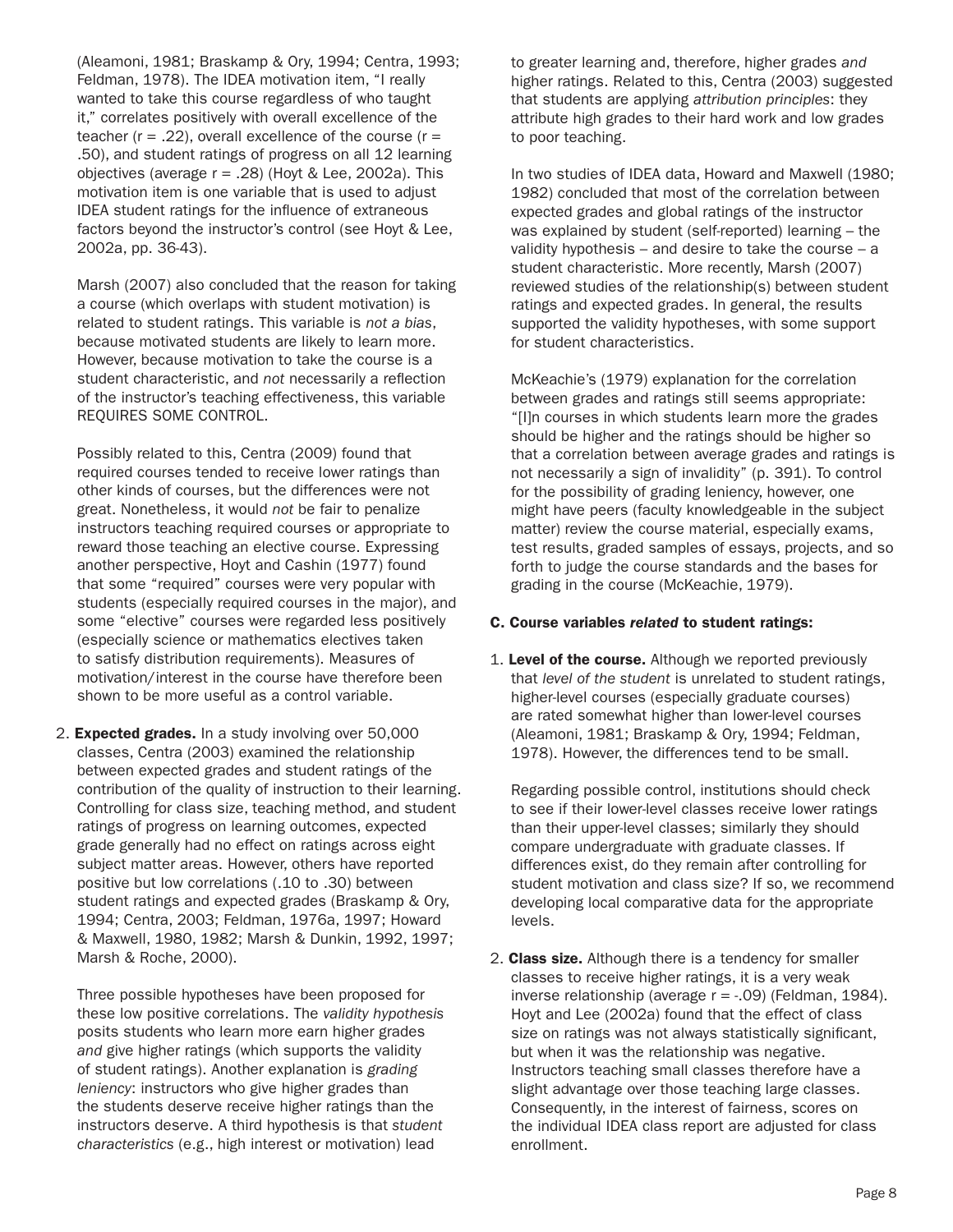Centra (2009) found that smaller classes not only tend to receive higher ratings but that students in those classes report learning more. Thus, class size is related to both student learning and effective teaching. Consequently, class size is *not* considered a bias. However, Centra suggested that institutions might want to take class size into consideration – by using comparative data – when considering student ratings in personnel decisions.

3. Academic discipline. Feldman (1978) reviewed studies showing that humanities and arts courses receive higher ratings than social science courses, which in turn receive higher ratings than math and science courses. Others (Braskamp & Ory, 1994; Cashin, 1990; Centra, 1993, 2009; Hoyt & Lee, 2002b; Marsh & Dunkin, 1992; Sixbury & Cashin, 1995) found similar results. Although there is increasing evidence that ratings differ between disciplines, it is *not clear why*. Cashin (1990) suggested some possible explanations. For example, some fields may be rated lower because they are more poorly taught; if so, then these differences do *not* require control. However, if instructors in fields requiring more quantitative reasoning skills are rated lower because today's students are less competent in such skills – one of the hypotheses offered to explain why some disciplines are rated lower – then some control is necessary. Centra (2009), in fact, found that mathematical/science courses do tend to receive lower ratings. He suggested that institutions might want to use comparative data to determine if the lower ratings may be the result of lower student quantitative skills.

With respect to IDEA student ratings, Hoyt and Lee (2002b) examined differences across 28 academic disciplines. For comparisons of learning objectives, teaching methods, student and course characteristics, and global outcome measures by discipline, see IDEA Technical Report No. 13 (Hoyt & Lee, 2002b).

4. Workload/difficulty. Course workload and subject-matter difficulty are correlated with student ratings (Centra, 1993, 2003; Marsh, 2001; Marsh & Roche, 2000). Contrary to what some might believe, the correlations are positive – students give somewhat *higher* ratings to difficult courses that require hard work. Still, the correlations are not large. Greenwald and Gillmore (1997) reported just the opposite – that courses with lighter workloads received *higher* student ratings. However, Marsh (2001) re-analyzed their data and found two nearly *un*correlated components of workload: "bad workload" (time spent that was *not* valuable) and "good workload" (i.e., time spent on activities related to instructional objectives). Whereas "bad workload" was correlated negatively with student ratings, "good workload" (work that helps students learn) was positively correlated.

Hoyt and Lee (2002a) controlled for the instructor's influence (amount of reading, amount of other work, stimulating students' intellectual effort) on student perceptions of the difficulty of the subject matter. They computed a residual score that represented the students' perception of difficulty once the instructor's influence had been removed. If students' perceived the discipline as difficult, ratings were usually somewhat lower. However, difficulty was *positively* correlated with student progress on basic cognitive objectives related to factual knowledge and learning of principles and theories.

A few researchers (Centra, 2003; Marsh & Roche, 2000; Marsh, 2001) have reported a non-linear relationship between workload/difficulty and student ratings. For example, Centra (2003), using a large database of classes, found that courses were rated lower when they were perceived as either too difficult or too elementary; the highest evaluations were found in classes where difficulty/workload was rated as "just right." However, the relationship was not strong.

Because of the relationship between workload/difficulty and student ratings, IDEA controls for these variables in its adjusted scores. See a description of this process in Hoyt and Lee (2002a, pp. 36-39). Student ratings of the "difficulty of subject matter" (Item 35) are used to adjust ratings after controlling for the instructor's influence on course difficulty. Students' judgments of how much effort, in general, they put forth on academic work are also used to adjust the scores (Item 43).

To sum up this section, relatively few variables are related to student ratings that are not also correlated with instructional effectiveness. Nonetheless, a few student and course variables may require some control. In the following paragraphs, we address administration procedures that can affect student ratings when not controlled.

#### Validity Approach Four: Manipulating Administrative Procedures

Non-anonymous ratings. Students tend to give higher course and instructor ratings when they surrender their anonymity by signing the ratings (Braskamp & Ory, 1994; Centra, 1993; Feldman, 1979; Marsh & Dunkin, 1992). Requiring students to sign their names may inflate the ratings because some students may be concerned about possible reprisals. Suggested control: instructors should urge students *not* to sign their ratings.

#### Instructor present while students complete ratings.

Ratings tend to be higher (Braskamp & Ory, 1994; Centra, 1993; Feldman, 1979; Marsh & Dunkin, 1992) when the instructor is present, possibly for the same reason as non-anonymous ratings. Suggested control: the instructor should leave the room, and a neutral person should collect the ratings.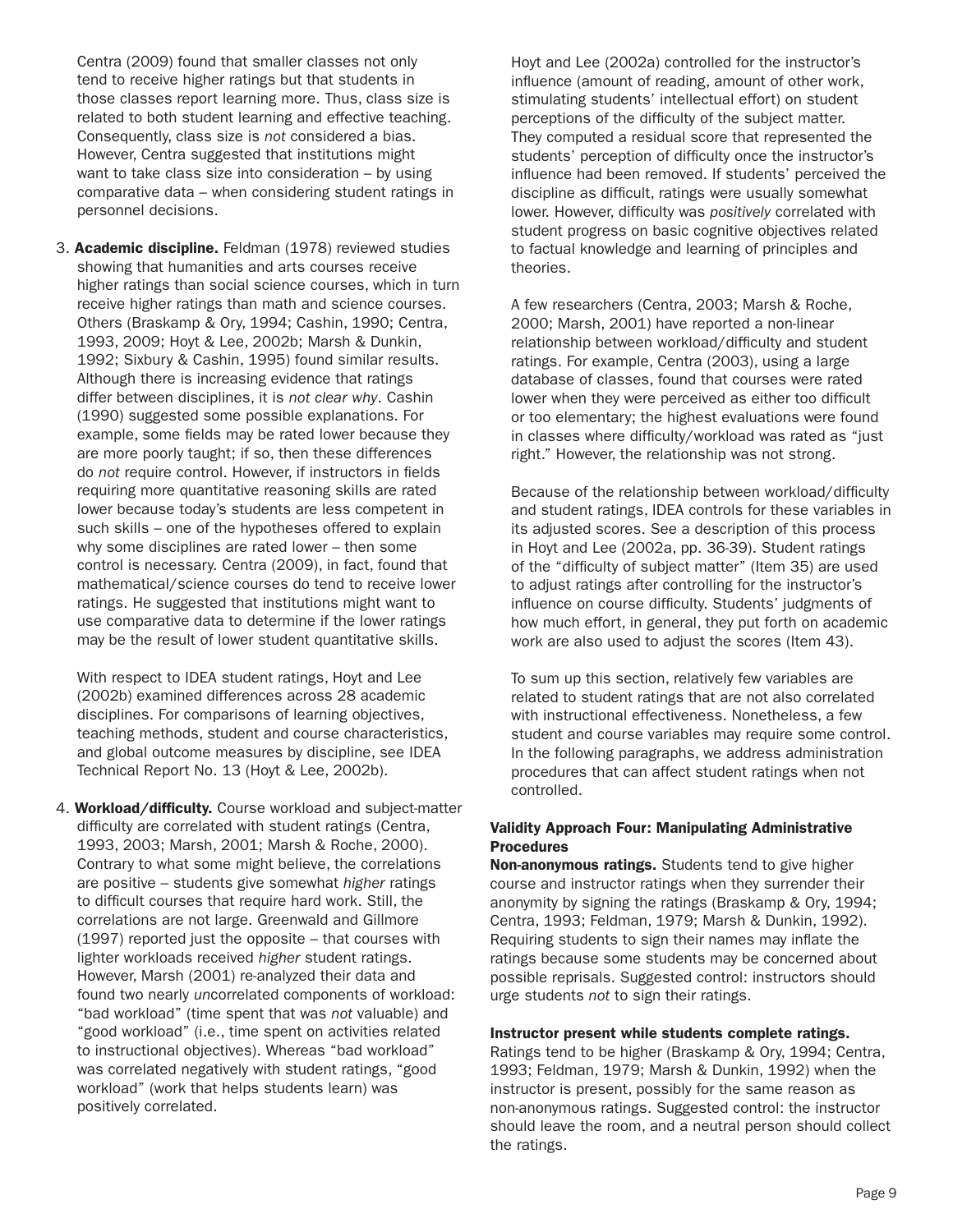Purpose of the ratings. Some researchers have investigated whether the directions given to students affect ratings. Centra (1976) found ratings of the instructor's overall effectiveness did not differ between conditions specifying that ratings would be used for *personnel decisions* versus used only by the instructor for improvement. In reviewing Centra's (1976) results, Feldman (1979) further noted that the effect of instructions on ratings varied by the teacher. In some cases, specifying that the ratings would be used for tenure, salary, and promotion decisions resulted in higher ratings, whereas in others it had no effect or was associated with lower ratings. So, the effect of varying the directions on student ratings is small (Marsh, 2007) and inconsistent. Suggested control: instructors should include in the standard directions the intended purpose(s) of the ratings. Although this will *not* eliminate potential bias, it will control *variations* in ratings due to differences in student beliefs about how they will be used.

#### Validity Approach Five: Analyzing the Underlying Dimensions of Ratings

There is broad agreement that student ratings are multidimensional (i.e., that they reflect several different aspects of teaching). The number of dimensions varies depending, in part, on the form studied and the number and kind of individual items it contains. Put simply, multidimensionality suggests *no single student ratings item or set of related items is useful for all purposes*. There have been a number of factor-analytic studies (see Abrami & d'Apollonia, 1990; Hoyt & Lee, 2002a; Kulik & McKeachie, 1975; Marsh & Dunkin, 1992) in which the dimensions were derived statistically. In several of his reviews of the literature, Feldman (1976b, 1983, 1984, 1987, and 1988) categorized student ratings items (and gave examples) into as many as 22 different logical dimensions. In a later review, Feldman (1989b, 2007) identified 28 dimensions.

Both Centra (1993) and Braskamp and Ory (1994) identified six factors commonly found in student-rating forms:

- 1. course organization and planning;
- 2. clarity, communication skills;
- 3. teacher student interaction, rapport;
- 4. course difficulty, workload;
- 5. grading and examinations; and
- 6. student self-rated learning.

Marsh's (1984, 2007) *Students' Evaluations of Educational Quality* (SEEQ) form has nine dimensions: learning/value, enthusiasm, organization, group interaction, individual rapport, breadth of coverage, exams/grades, assignments, and workload. Other student-rating instruments have items measuring some or all of the above dimensions. Hoyt and Lee (2002a) reported five dimensions of teaching based on IDEA *Diagnostic Form* Items 1 to 20: 1) providing a clear classroom structure, 2) stimulating student interest,

3) stimulating student effort, 4) involving students, and 5) student interaction.

The consistent multidimensionality found in ratings suggests students can distinguish among factors related to teaching effectiveness. Moreover, students can differentially weight teaching behaviors when making overall evaluations of the instructor. Ryan and Harrison (1995), for example, found that amount learned and exam fairness were the two most important criteria students used in making judgments about an instructor's performance.

When using student ratings data to improve teaching, instructors should distinguish among the various items and their factor structure to insure that all of the appropriate dimensions of teaching are rated. Hoyt and Lee (2002a) found that the relevance of 20 different IDEA teaching methods varied depending upon which learning objectives were emphasized in a course. The implication was that different kinds of learning may require different types of teaching.

Although there is general agreement that student ratings are multidimensional, and that various dimensions should be used when their purpose is to improve teaching, there is disagreement about how many and which dimensions should be used for personnel decisions (Apodaca & Grad, 2005; Harrison, Douglas, & Burdsal, 2004; Hobson & Talbot, 2001; Renaud & Murray, 2005). In several articles, Abrami (e.g., Abrami & d'Apollonia, 1991) suggested that one or a few global/summary items might be sufficient for personnel decisions. Others have made a similar recommendation (e.g., Braskamp & Ory, 1994; Cashin & Downey, 1992; and Centra, 1993). Harrison and colleagues also confirmed that various weighted and un-weighted measures of overall evaluations of teaching effectiveness are highly inter-correlated (Harrison, Douglas, & Burdsall, 2004).

Offering a relevant view, McKeachie (1997) argued that, when it comes to personnel decisions, student ratings of attainment of educational goals and objectives are preferable to multiple dimensions or a single measure of overall teaching effectiveness. Effective teaching can be demonstrated in many ways, and no instructor should be expected to demonstrate proficiency in all methods and styles. Moreover, teaching methods may vary, depending upon the course content, student characteristics, and size of class. Regardless of which measures are used, administrators and members of personnel committees should use broad categories (e.g., exceeds expectations, meets expectations, fails to meet expectations) rather than try to interpret decimal point differences (d'Apollonia & Abrami, 1997; McKeachie, 1997; Pallett, 2006).

The research cited thus far has summarized evidence of the validity of student ratings as found in correlations with student achievement, correlations with other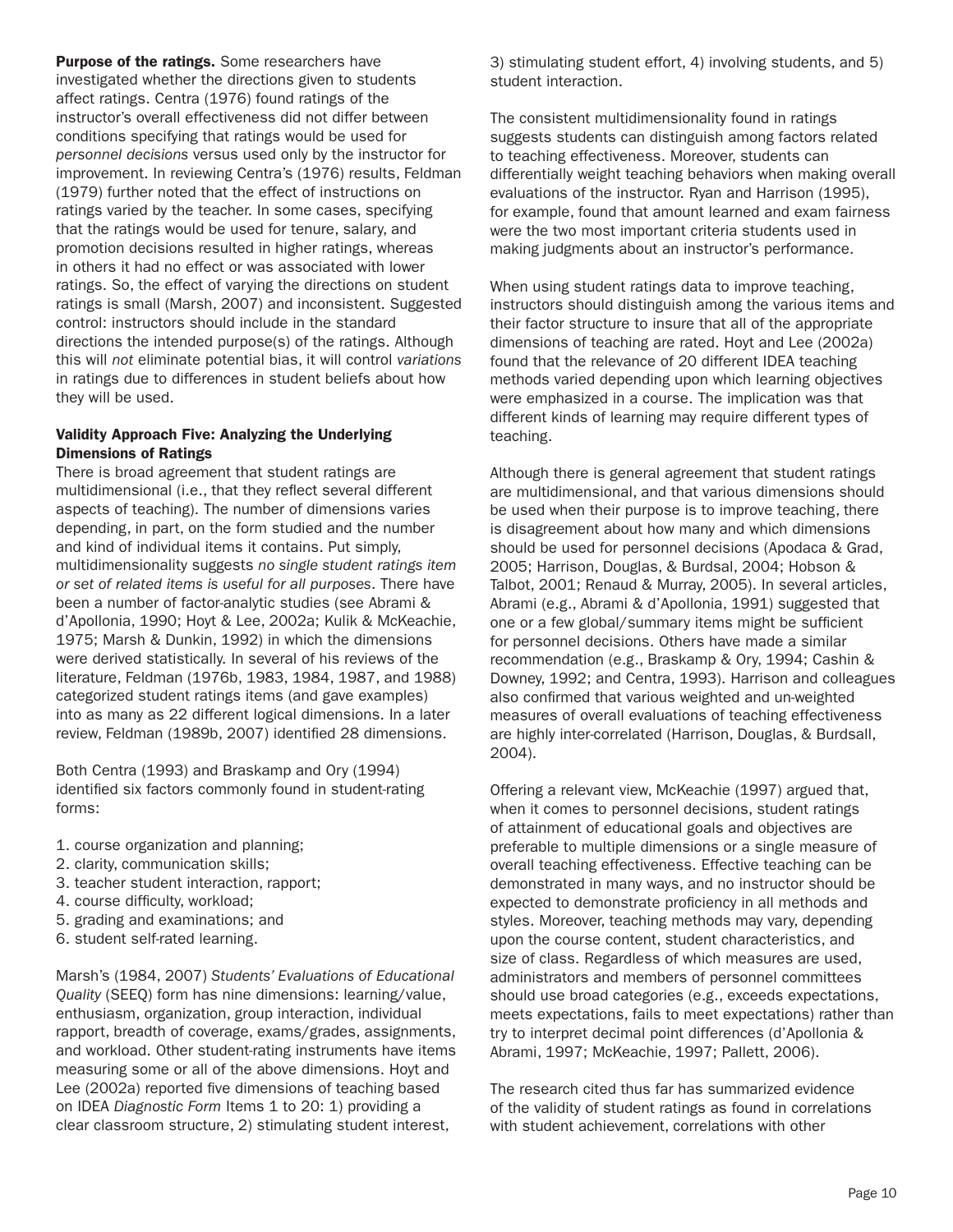criteria, examinations of potential bias, manipulations of administration procedures, and factor-analytic studies. In the next sections, we summarize findings from investigations of online ratings and the usefulness of student ratings.

### Student Ratings Administered Online versus on Paper

The use of online student ratings has increased steadily with the growth of Web-based surveys. Online delivery offers several advantages over paper-and-pencil administration. Students can respond outside of class at their convenience, freeing class time for other activities (Dommeyer, Baum, & Hanna, 2003; Layne, DeCristoforo, & McGinty, 1999). Response rates to open-ended questions posted online tend to be higher (Johnson, 2003) and written comments lengthier (Hardy, 2003; Johnson, 2003; Layne et al., 1999). Moreover, online directions and procedures can be uniform for all classes, enabling instructors to be less involved in the administration process (Layne et al., 1999).

The chief disadvantage of online ratings is lower student response rates to the fixed items, which threaten class representativeness (Sorenson & Reiner, 2003). Lower response rates occur for several reasons, among them student concern about anonymity, computer technical difficulties, and the time required to respond outside of class (Dommeyer et al., 2003). Some instructors fear lower response rates create a negative bias because students who are dissatisfied with the course or instructor might be more likely than others to respond (Johnson, 2003). However, correlations between response rate and overall ratings of the instructor and course are, on average, quite low (Benton, Webster, Gross, & Pallett, 2010a; Johnson, 2003), which suggests response bias is less likely.

In spite of the disparity in response rates, researchers have consistently found no meaningful differences between online and paper surveys. When the same students respond under both formats, the correlations are high between global ratings of the instructor (.84) and course (.86) (Johnson, 2003). Further, no meaningful differences are found in individual item means, number of positive and negative written comments (Venette, Sellnow, & McIntire, 2010), scale means and reliabilities, and the underlying factor structure of the ratings (Leung & Kember, 2005). Similarly, when different students respond to online and paper surveys, no meaningful differences are found in student progress on relevant course objectives, global ratings of the course and instructor, frequency of various teaching methods (Benton et al., 2010a), subscale means (Layne et al., 1999), the proportion of positive and negative written comments (Hardy, 2003), and the underlying factor structure (Layne et al., 1999).

Suggestions for increasing online response rates: Higher online response rates are more likely when instructors clearly communicate their expectations for compliance.

Online response rates also tend to be higher when students complete ratings for more than one course (Johnson, 2003). Ensuring student confidentiality, monitoring response rates, encouraging instructor followup, sending reminders, acknowledging and rewarding high response rates, and integrating the process into the campus culture may also be associated with higher response rates (see The IDEA Center, 2008).

### Student Ratings in Face-to-Face versus Online Courses

Because of the differences between online and face-to-face classroom environments, some have investigated whether instructors can use the same student ratings approach in online courses (e.g., Beattie, Spooner, Jordan, Algozzine, & Spooner, 2002; Benton, Webster, Gross, & Pallett, 2010b). The online environment may either diminish or enhance opportunities for student participation (for example, via online posts), hinder or facilitate expression of ideas (especially for those who are reluctant to speak in class), reduce or increase access to the instructor (via e-mail), and moderate or expand connections with other students (via "chat rooms"), all of which might affect student ratings positively or negatively (Smith, Smith, & Boone, 2000).

However, student ratings collected in face-to-face and online courses are actually more similar than they are different. Student progress on relevant objectives, global ratings of the course and instructor, and the frequency of various teaching methods are comparable between courses identified exclusively as either face to face or online (Benton et al., 2010b). Moreover, individual item means, internal consistency reliabilities, and the underlying factor structures are very similar between ratings collected online from students enrolled in distance courses and ratings collected on paper from students enrolled on campus (McGhee & Lowell, 2003). Furthermore, item means and the overall assessment of the instructor are nearly identical between students enrolled in multiple online and faceto-face sections of the same course taught by the same instructor (Wang & Newlin, 2000).

Nonetheless, some differences do exist. As one might expect, response rates are somewhat lower in online courses. However, the correlations between response rate and overall ratings of the instructor and course are, on average, low, making negative response bias to online ratings less likely (Benton et al., 2010b). Not surprisingly, students in online courses report greater instructor use of educational technology to promote learning, and such use is more highly correlated with student progress in online courses. In addition, students report somewhat more reading in online courses (Benton et al., 2010b).

# Usefulness of Student Ratings

Cohen (1980) performed a meta-analysis of 17 studies on the effect of student-ratings feedback on improving teaching. Receiving feedback about student ratings administered during the first half of the term was *positively*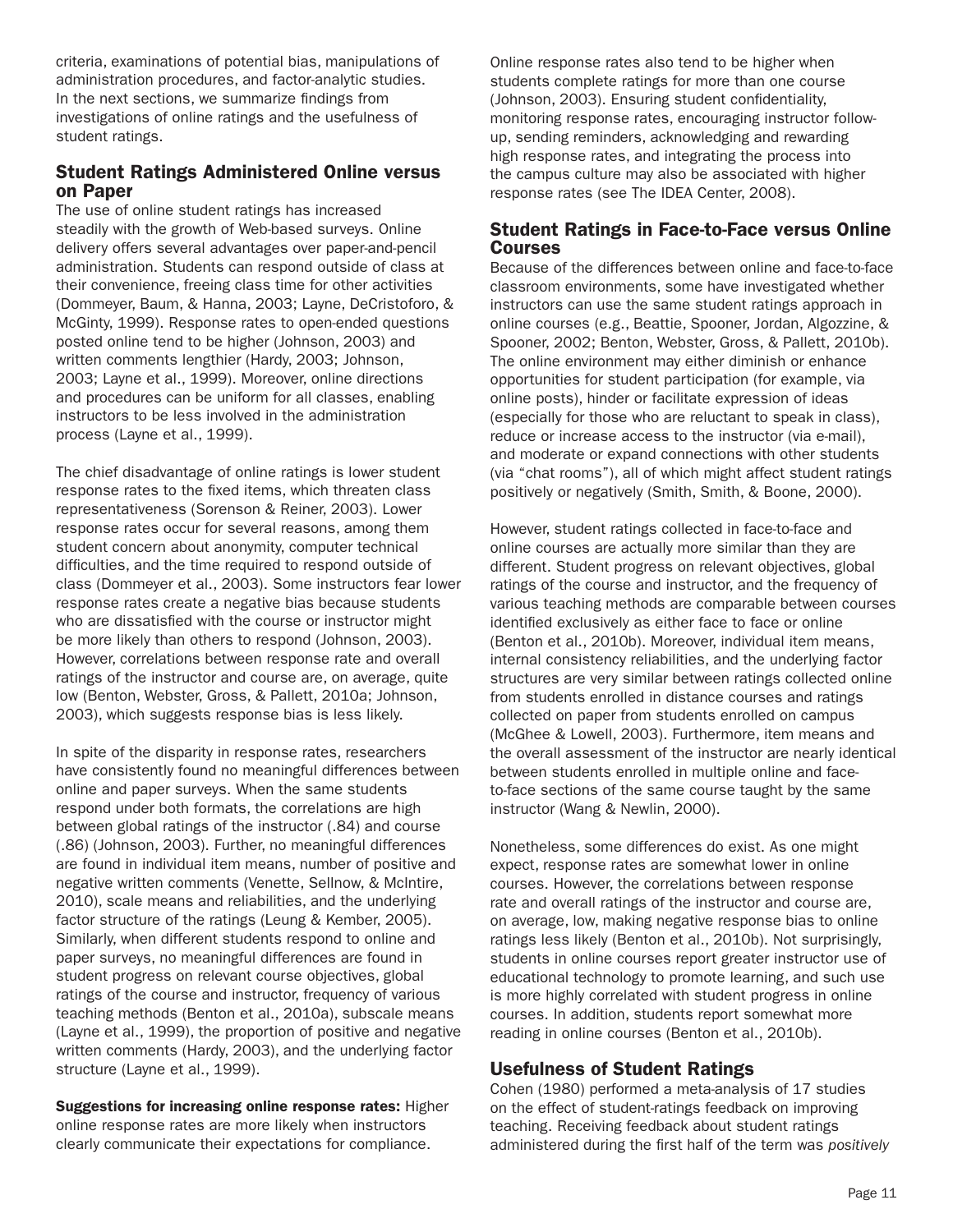related to improving college teaching as measured by student ratings administered at the end of the term. In the typical study, there were three groups. All groups had ratings administered during the first half of the semester and again at the end. The first group received no feedback. The second group received student-ratings feedback provided in the quantitative data from the first student ratings. The third group received student-ratings feedback and, in addition, some kind of consultation (the quality of which varied across studies). Cohen used the end-of-term ratings as the measure of improvement and set the first group's mean ratings at the 50th percentile (see Figure 4). As indicated in Figure 4, if an institution really intends to use student ratings to improve teaching, some kind of consultation for instructors is recommended.

Figure 4 • Effect of Student Rating Feedback on Improving End-of-term Ratings of Teaching.

| <b>Treatment Group</b>                       | <b>End of Term Percentile</b><br>Rank |
|----------------------------------------------|---------------------------------------|
| No student rating feedback                   | 50th                                  |
| Only student rating<br>feedback              | 58th                                  |
| Student rating feedback<br>plus consultation | 74th                                  |

Additional research indicates that combining consultation with feedback is significantly more useful for improving teaching than feedback alone (Brinko, 1990; Hampton & Reiser, 2004; Marincovich, 1999). Discussing ratings with a peer or consultant improves their usefulness (Aleamoni, 1978; Marsh & Overall, 1979). Feedback and consultation that target problems identified by students and that address specific teaching behaviors results in the greatest improvement (Marsh & Roche, 1993). Faculty find feedback about interaction with students especially helpful, followed by grading practices, global ratings of the course and instructor, and structural issues (e.g., pace of course, exam difficulty and content, and textbook) (Schmelkin, Spencer, & Gellman, 1997).

Penny and Coe (2004) conducted a meta-analysis of 11 studies of the effectiveness of consultation on student ratings feedback. They concluded that the following eight strategies led to the most effective consultation for improvement (p. 245):

- 1. active involvement of teachers in learning process;
- 2. use of multiple sources of information (e.g., videotapes);
- 3. interaction with peers;
- 4. sufficient time for dialogue and interaction;
- 5. use of teacher self-ratings;
- 6. use of high-quality feedback information (e.g., student ratings);
- 7. examination of conception of teaching; and
- 8. setting of improvement goals.

In the absence of a consultant, instructors should reflect on what the ratings mean as a useful first step. Kember and colleagues developed a four-category scheme for assessing quality of self-reflection (Kember et al., 2008). In *nonreflection*, an instructor simply looks through the ratings without giving them much thought. At the second level of *understanding*, the instructor attempts to grasp what the ratings mean but does not relate them to his or her own experiences. It is not until *reflection* that instructors relate the results to their own experience teaching the specific course. Finally, in *critical reflection* the teacher undergoes a transformation in perspective, perhaps brought on by the disequilibrium or cognitive dissonance produced when the feedback from student ratings differs from the teacher's view of how things went.

Such feedback can be humbling, but it may lead instructors to admit that something in the course or their teaching needs to change (Weimer, 2009). Meaningful change, according to instructors who have made significant improvements in end-of-course ratings, does not require great effort (McGowan & Graham, 2009). Improvements in ratings are most frequently associated with creating opportunities for active learning in the classroom, fostering better student-teacher interactions, setting expectations and maintaining high standards, being prepared for class, and revising procedures for assessing student work (McGowan & Graham, 2009).

Unfortunately, the actual use of student ratings for formative purposes falls far short of its potential. Pallett (2006) suggested three reasons for this shortcoming. First, institutions sometimes place too much emphasis on the summative component of ratings. When student ratings are overemphasized for summative evaluation and underutilized for developmental purposes, faculty often lose trust in the process and see little or no benefit in collecting student feedback. Such misuse erodes the potential benefits of ratings and can create a negative climate for faculty evaluation. A second reason student ratings tend to be underutilized for formative purposes is the difficulty associated with creating valid and reliable ratings instruments that provide helpful feedback. Third, at some institutions there is insufficient mentoring. Credible mentors who are trusted colleagues, not necessarily involved in personnel decisions, should be available to provide feedback and make recommendations for improvement.

# **Conclusion**

There are probably more studies of student ratings than of all of the other data used to evaluate college teaching combined. Although one can find individual studies that support almost any conclusion, for many variables there are enough studies to discern trends. In general, student ratings tend to be statistically reliable, valid, and relatively free from bias or the need for control, perhaps more so than any other data used for faculty evaluation.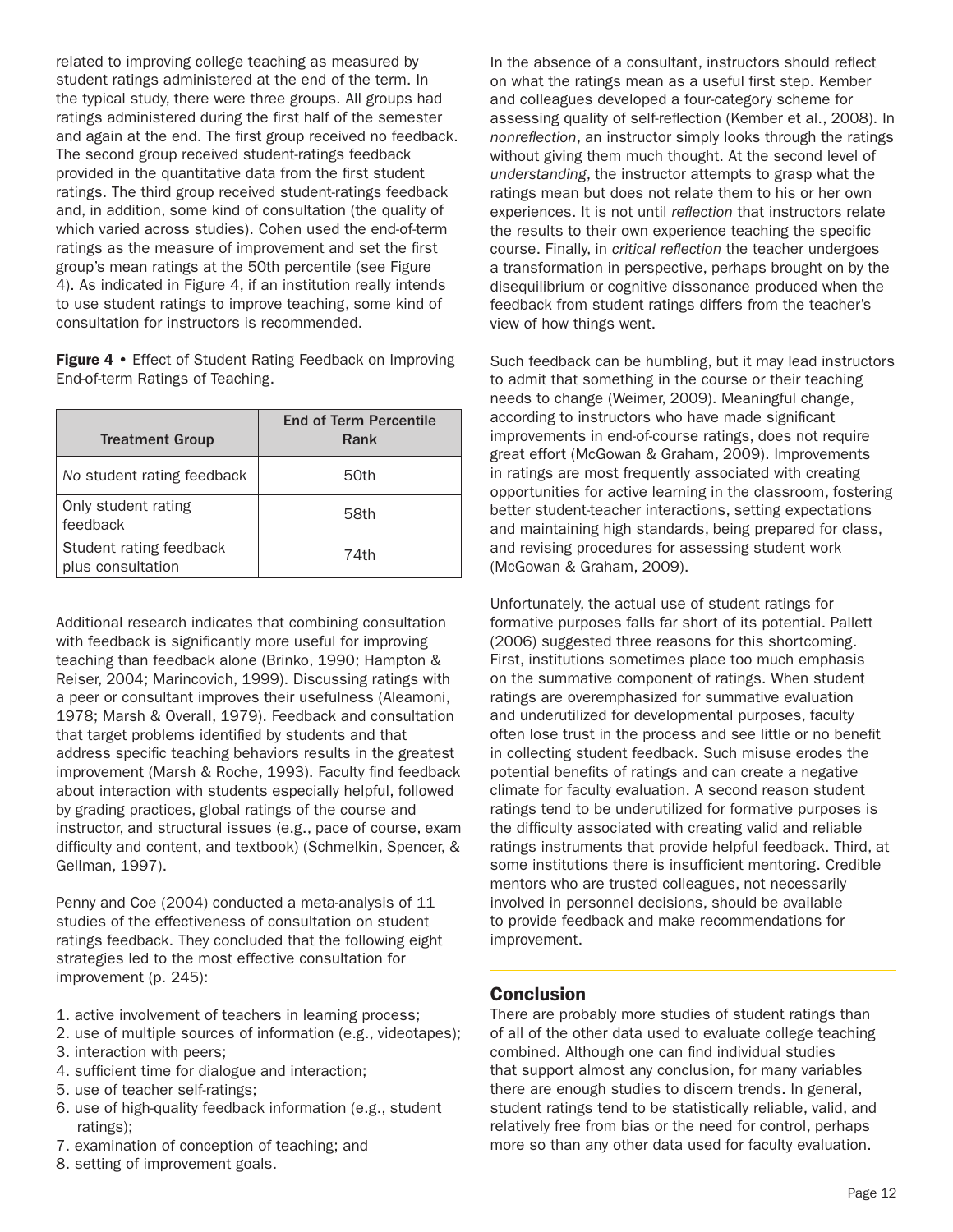Nonetheless, student ratings are *only one source* of data about teaching and must be used in combination with multiple sources of information if one wishes to make a judgment about all of the components of college teaching. Further, student ratings must be interpreted. We should not confuse a source of data with the evaluators who use it – in combination with other kinds of information – to make judgments about an instructor's teaching effectiveness (Cashin, 2003).

This paper summarizes the general conclusions from the research on student ratings. Whether these conclusions hold true for all contexts is an empirical question. If an institution has reason to believe that these conclusions do *not* apply, key players should gather local data to address the issue. In the absence of evidence to the contrary, however, the following general conclusions can be used as a guide (Marsh, 2007, p. 372):

SETs [student evaluations of teaching effectiveness] are multidimensional, reliable and stable, primarily a function of the instructor who teaches a course rather than the course that is taught, relatively valid against a variety of indicators of effective teaching, relatively unaffected by a variety of potential biases, and are seen to be useful by faculty, students, and administrators.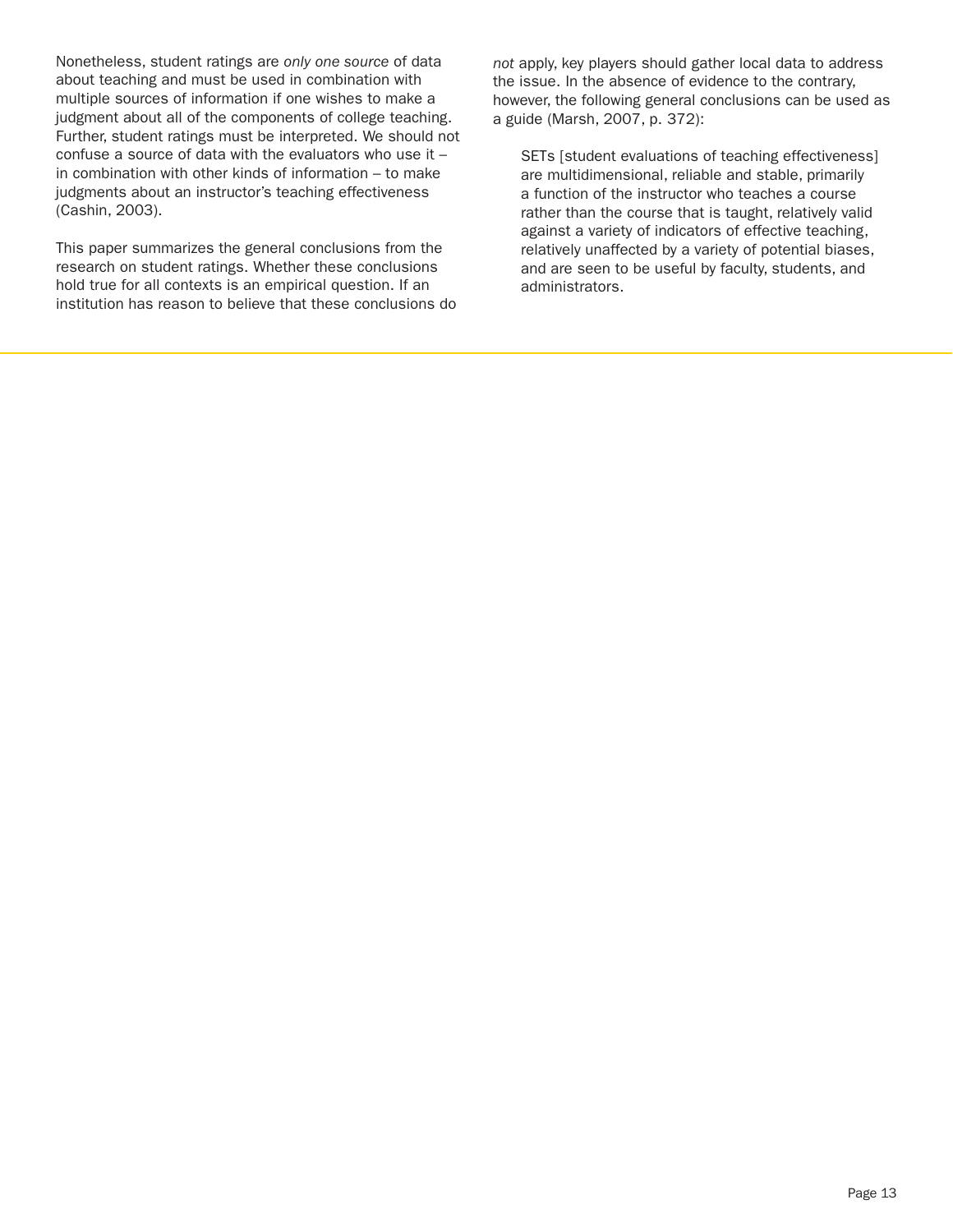### References

Abrami, P. C. (2001). Improving judgments about teaching effectiveness using teacher rating forms. In M. Theall, P. C. Abrami, & L. A. Mets (Eds.), *The student ratings debate: Are they valid? How can we best use them? New Directions for Institutional Research*, No. 109 (pp. 59-87). San Francisco: Jossey-Bass.

Abrami, P. C., & d'Apollonia. (1990). The dimensionality of ratings and their use in personnel decisions. In M. Theall & J. Franklin (Eds.), *Student ratings of instruction: Issues for improving practice: New Directions for Teaching and Learning*, No. 43 (pp. 97-111). San Francisco: Jossey-Bass.

Abrami, P. C., & d'Apollonia, S. (1991). Multidimensional students' evaluations of teaching effectiveness- generalizability of " $N = 1$ " research: Comments on Marsh (1991). *Journal of Educational Psychology*, 83, 411-415.

Abrami, P. C., d'Apollonia, S., & Rosenfeld, S. (2007). The dimensionality of student rations of instruction: An update on what we know, do not know, and need to do. In R. P. Perry & J. C. Smart (Eds.), *The Scholarship of teaching and learning in higher education: An evidence-based perspective* (pp. 385-445). Dordrecht, The Netherlands: Springer.

Abrami, P. C., Leventhal, L., & Perry, R. P. (1982). Educational seduction. *Review of Educational Research*, 52, 446-464.

Abrami, P. C., Perry, R. P., & Leventhal, L. (1982). The relationship between student personality characteristics, teacher ratings, and student achievement. *Journal of Educational Psychology*, 74, 111- 125.

Abrami, P. C., Rosenfeld, S., & Dedic, H. (2007). Commentary: The dimensionality of student rations of instruction: What we know, and what we do not. In R. P. Perry & J. C. Smart (Eds.), *The Scholarship of teaching and learning in higher education: An evidence-based perspective* (pp. 385-446). Dordrecht, The Netherlands: Springer.

Aleamoni, L. M. (1981). Student ratings of instruction. In J. Millman (Ed.), *Handbook of teacher evaluation* (pp. 110-145). Beverly Hills, CA: Sage.

Aleamoni, L. M. (1978). The usefulness of student evaluations in improving college teaching. *Instructional Science*, 7, 95-105.

Aleamoni, L. M. (1987). Typical faculty concerns about student evaluation of teaching. In L. M. Aleamoni (Ed.), *Techniques for evaluating and improving instruction: New Directions for Teaching and Learning*, No. 31 (pp. 25-31). San Francisco: Jossey-Bass.

Apodaca, P. & Grad, H. (2005). The dimensionality of student ratings of teaching: Integration of uni- and multidimensional models. *Studies in Higher Education*, 30, 723-748.

'd Apollonia, S., & Abrami, P. C. (1997). Navigating student ratings of instruction. *American Psychologist*, 52, 1198-1208.

Arreola, R. A. (2006). *Developing a comprehensive faculty evaluation system* (2nd edition). Bolton, MA: Anker Publishing.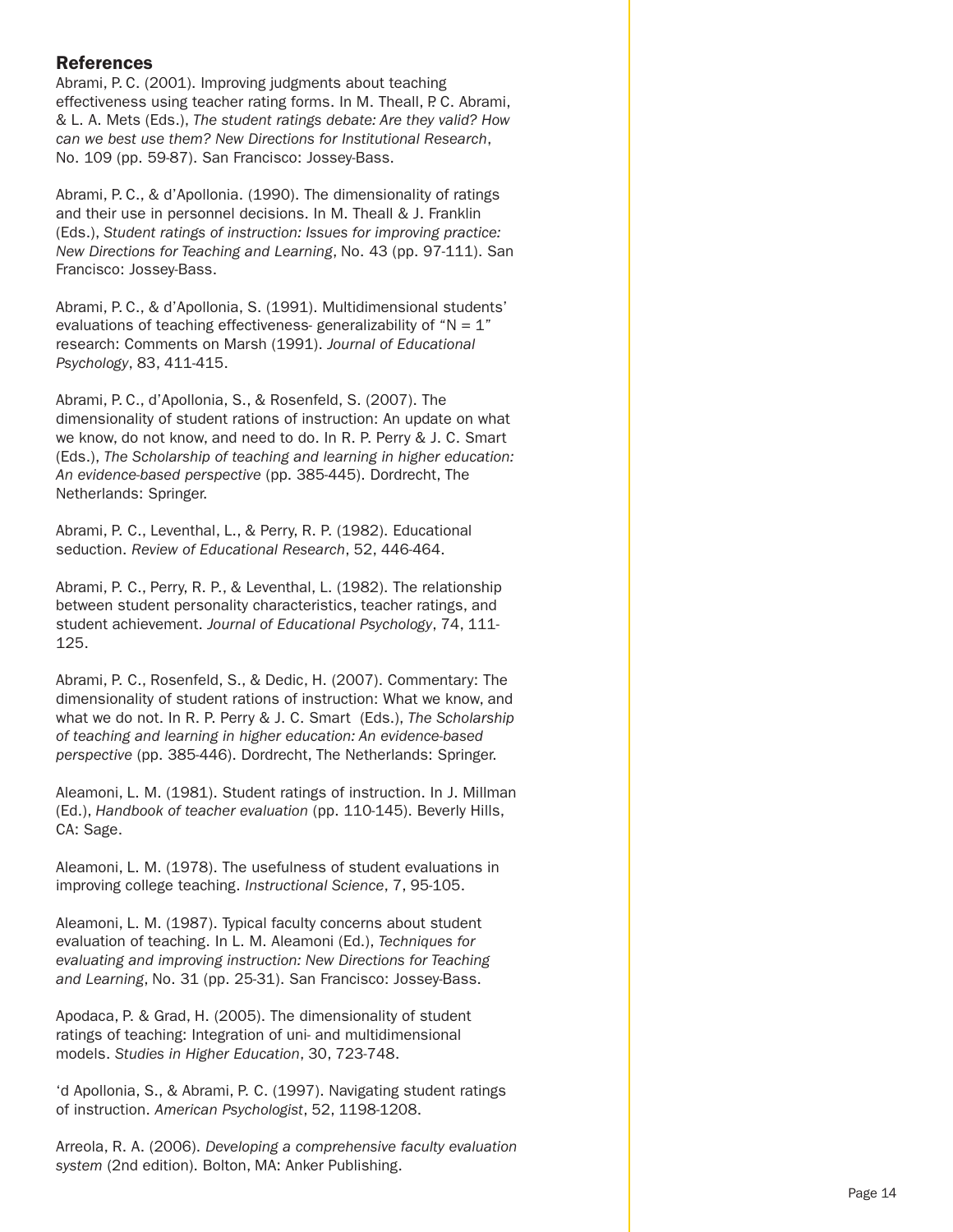Beattie, J., Spooner, F., Jordan, L., Algozzine, B., & Spooner, M. (2002). Evaluating instruction in distance learning classes. T*eacher Education and Special Education*, 25, 124-132.

Benton, S. L., Duchon, D., & Pallett, W. H., (2011). Validity of student self-reported ratings of instruction. *Assessment & Evaluation in Higher Education*. http://dx.doi.org/10.1080/026029 38.2011.636799.

Benton, S. L., Webster, R., Gross, A., & Pallett, W. (2010a). *IDEA Technical Report No. 16: An analysis of IDEA Student Ratings of instruction using paper versus online survey methods*. Manhattan, KS: The IDEA Center.

Benton, S. L., Webster, R., Gross, A., & Pallett, W. (2010b). *IDEA Technical Report No. 15: An analysis of IDEA Student Ratings of instruction in traditional versus online courses*. Manhattan, KS: The IDEA Center.

Braskamp, L. A, & Ory, J. C. (1994). *Assessing faculty work: Enhancing individual and institutional performance*. San Francisco: Jossey-Bass.

Braskamp, L. A., Ory, J. C., & Pieper, D. M. (1981). Student written comments: Dimensions of instructional quality. *Journal of Educational Psychology*, 73, 65-70.

Brinko, K. T. (1990). Instructional consultation with feedback in higher education. *Journal of Higher Education*, 61, 65-83.

Burdsal, C. A., & Harrison, P. D. (2008). Further evidence supporting the validity of both a multidimensional profile and an overall evaluation of teaching effectiveness. *Assessment and Evaluation in Higher Education*, 33, 567-576.

Carrier, N. A., Howard, G. S., & Miller, W. G. (1974). Course evaluations: When? *Journal of Educational Psychology*, 66, 609-613.

Cashin, W. E. (1989). *Defining and evaluating college teaching*. IDEA Paper No. 21. Manhattan, KS: Kansas State University, Center for Faculty Evaluation and Development.

Cashin, W. E. (1990). Students do rate different academic fields differently. In M. Theall, & J. Franklin (Eds.), *Student ratings of instruction: Issues for improving practice: New Directions for Teaching and Learning*, No. 43 (pp. 113-121). San Francisco: Jossey-Bass.

Cashin, W. E. (1995). *Student ratings of teaching: The research revisited*. IDEA Paper No. 32. Manhattan, KS: Kansas State University, Center for Faculty Evaluation and Development.

Cashin, W. E. (2003). Evaluating college and university teaching: Reflections of a practitioner. In J. C. Smart (Ed.), *Higher education: Handbook of theory and research* (pp. 531-593). Dordrecht, The Netherlands: Kluwer Academic Publishers.

Cashin, W. E., & Downey, R. G. (1992). Using global student ratings for summative evaluation. *Journal of Educational Psychology*, 84, 563-572.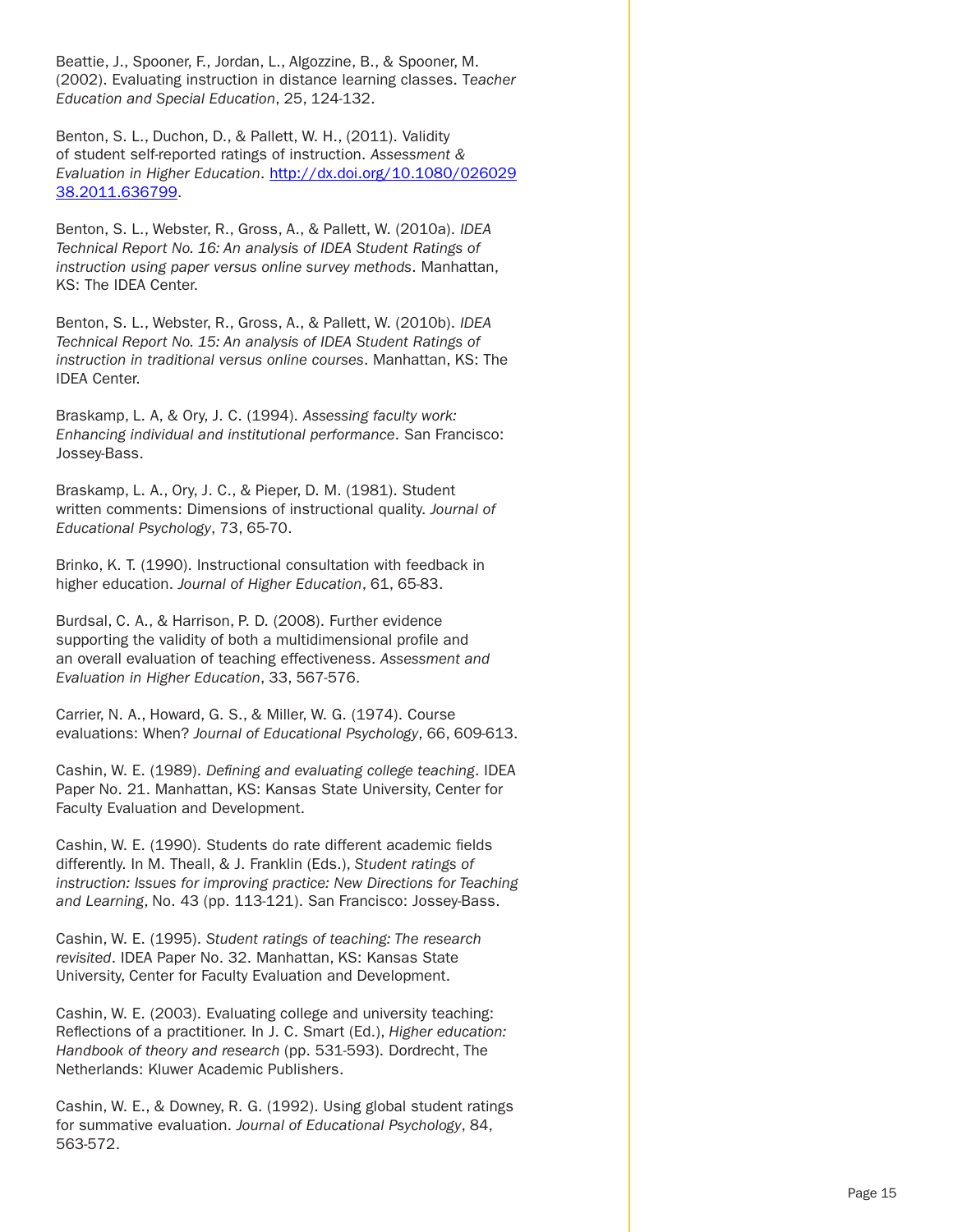Cashin, W. E., Downey, R. G., & Sixbury, G. R. (1994). Global and specific ratings of teaching effectiveness and their relation to course objectives: Reply to Marsh (1994). *Journal of Educational Psychology*, 86, 649-657.

Centra, J. A. (1976). The influence of different directions on student ratings of instruction. *Journal of Educational Measurement*, 13, 277- 282.

Centra, J. A. (1993). *Reflective faculty evaluation: Enhancing teaching and determining faculty effectiveness*. San Francisco: Jossey-Bass.

Centra, J. A. (2003). Will teachers receive higher student evaluations by giving higher grades and less course work? *Research in Higher Education*, 44, 495-518.

Centra, J. A. (2009). *Differences in responses to the Student Instructional Report: Is it bias?* Princeton, NJ: Educational Testing Service.

Centra, J. A., & Gaubatz, N. B. (2000). Is there a gender bias in student evaluations of teaching? *Journal of Higher Education*, 70, 17-33.

Cohen, P. A. (1980). Effectiveness of student-rating feedback for improving college instruction: A meta-analysis of findings. *Research in Higher Education*, 13, 321-341.

Cohen, P. A. (1981). Student ratings of instruction and student achievement: A meta-analysis of multisection validity studies. *Review of Educational Research*, 51, 281-309.

Cohen, P. A. (1987, April). *A critical analysis and reanalysis of the multisection validity meta-analysis*. Paper presented at the annual meeting of the American Educational Research Association, Washington, DC.

Costin, F. (1968). A graduate course in the teaching of psychology: Description and evaluation. *Journal of Teacher Education*, 19, 425- 432.

Davis, B. G. (2009). *Tools for teaching*, (2nd ed.). San Francisco: Jossey-Bass.

Dommeyer, C. J., Baum, P., & Hanna, R. W. (2003). College students' attitudes toward methods of collecting teaching evaluation: In-class versus on-line (Electronic version). *Journal of Education for Business*, 78, 5-11.

Erdle, S., Murray, H. G., & Rushton, J. P. (1985). Personality, classroom behavior, and student ratings of college teaching effectiveness: A Path Analysis. *Journal of Educational Psychology*, 77, 394-407.

Feldman, K. A. (1976a). Grades and college students' evaluations of their courses and teachers. *Research in Higher Education*, 4, 69-111.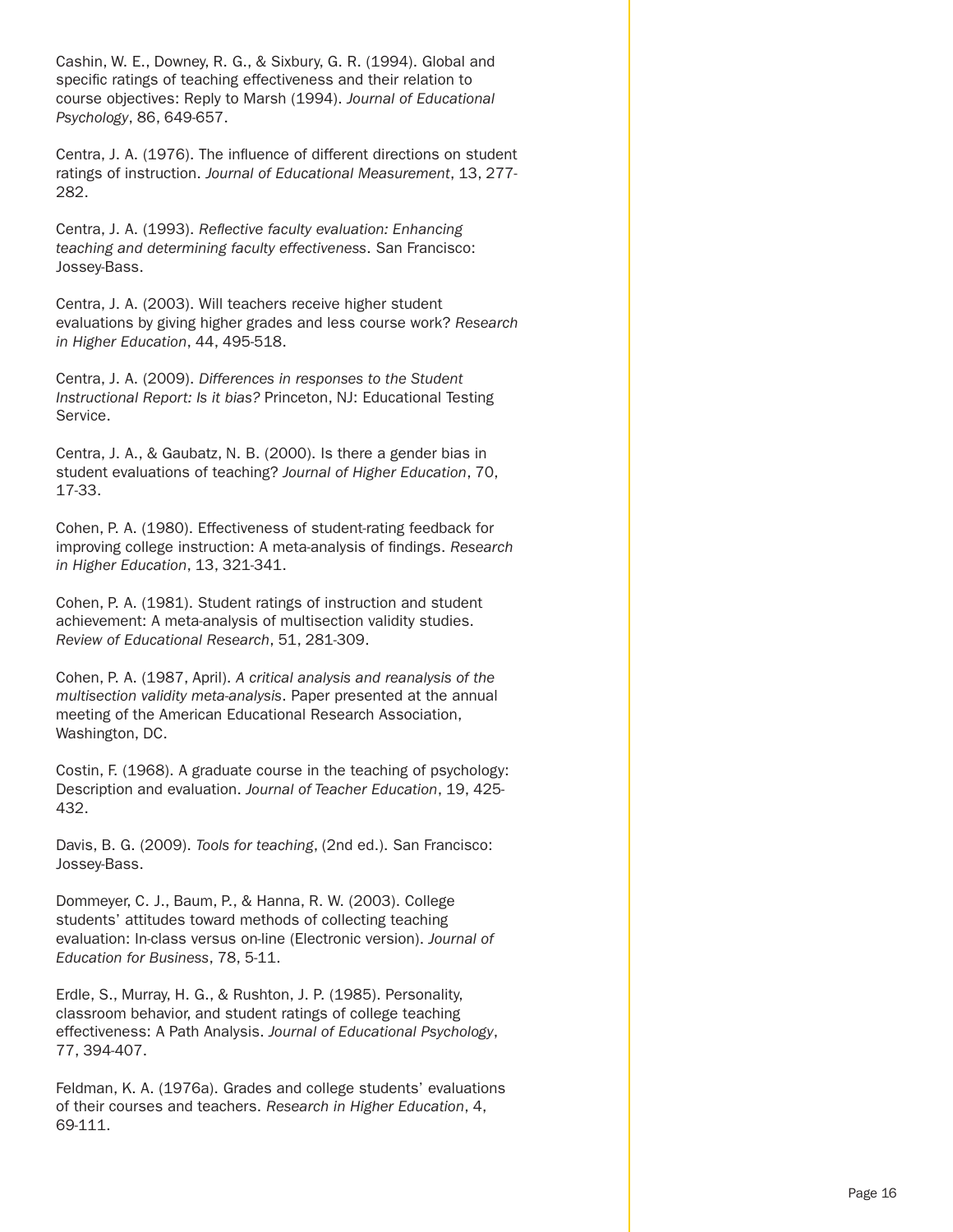Feldman, K. A. (1976b). The superior college teacher from the students' view. *Research in Higher Education*, 5, 243-288.

Feldman, K. A. (1977). Consistency and variability among college students in rating their teachers and courses: A review and analysis. *Research in Higher Education*, 6, 233-274.

Feldman, K. A. (1978). Course characteristics and college students' ratings of their teachers: What we know and what we don't. *Research in Higher Educatio*n, 9, 199-242.

Feldman, K. A. (1979). The significance of circumstances for college students' ratings of their teachers and courses. *Research in Higher Education*, 10, 149-172.

Feldman, K. A. (1983). Seniority and experience of college teachers as related to evaluations they receive from students. *Research in Higher Education*, 18, 3-124.

Feldman, K. A. (1984). Class size and college students' evaluations of teachers and courses: A closer look. *Research in Higher Education*, 21, 45-116.

Feldman, K. A. (1986). The perceived instructional effectiveness of college teachers as related to their personality and attitudinal characteristics: A review and synthesis. *Research in Higher Education*, 24, 129-213.

Feldman, K. A. (1987). Research productivity and scholarly accomplishment of college teachers as related to their instructional effectiveness: A review and exploration. *Research in Higher Education*, 26, 227-298.

Feldman, K. A. (1988). Effective college teaching from the students' and faculty's view: Matched or mismatched priorities. *Research in Higher Education*, 28, 291-344.

Feldman, K. A. (1989a). Instructional effectiveness of college teachers as judged by teachers themselves, current and former students, colleagues, administrators and external (neutral) observers. *Research in Higher Education*, 30, 137-194.

Feldman, K. A. (1989b). The association between student ratings of specific instructional dimensions and student achievement: Refining and extending the synthesis of data from multisection validity studies. *Research in Higher Education*, 30, 583-645.

Feldman, K. A. (1992). College students' views of male and female college teachers: Part I-Evidence from the social laboratory and experiments. *Research in Higher Education*, 33, 317-375.

Feldman, K. A. (1993). College students' views of male and female college teachers: Part II-Evidence from students' evaluations of their classroom teachers. *Research in Higher Education*, 34, 151- 211.

Feldman, K. A. (1997). Identifying exemplary teachers and teaching: Evidence from student ratings. In R. P. Perry & J. C. Smart (Eds.), *Effective teaching in higher education: Research and practic*e (pp. 368-395). New York: Agathon Press.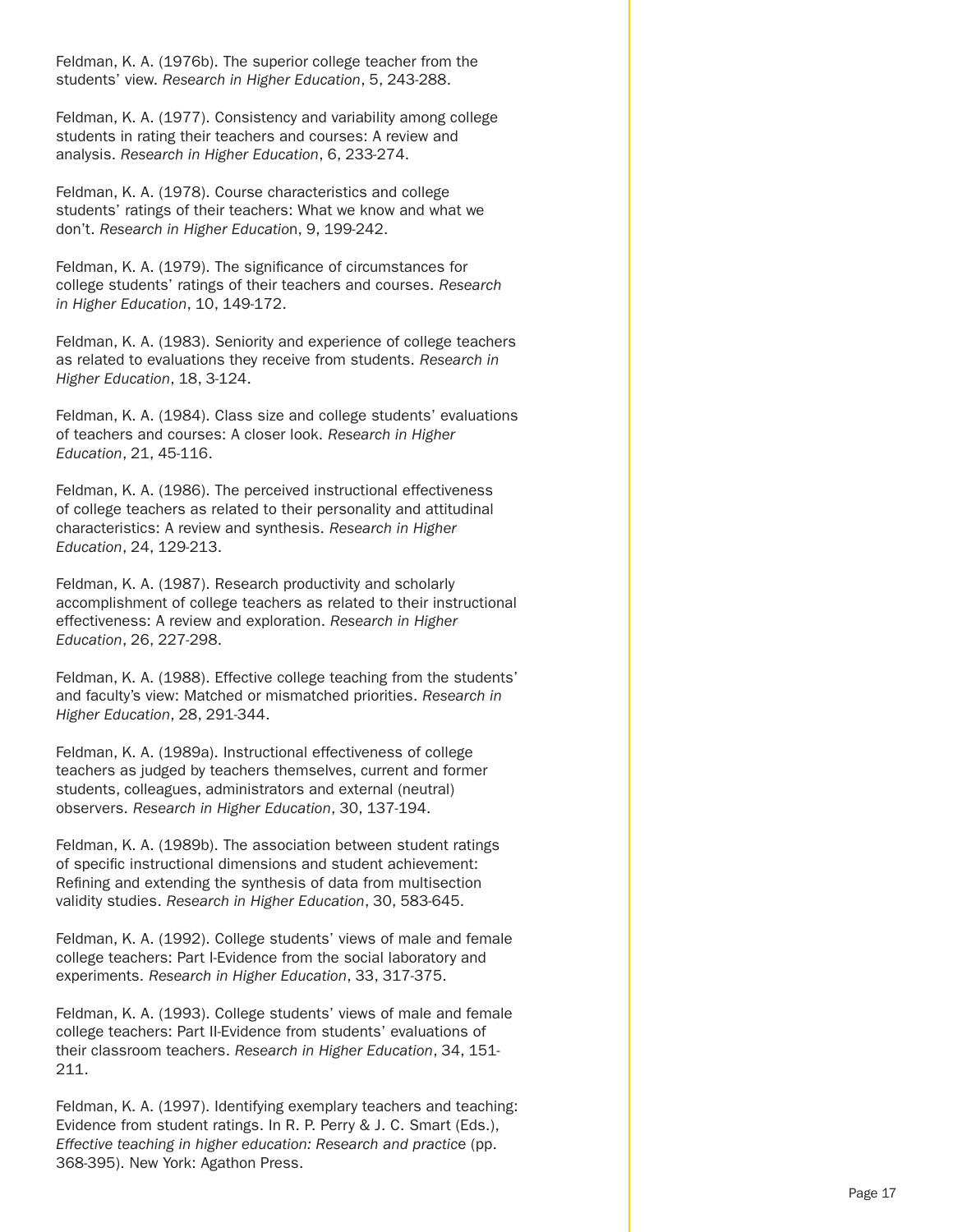Feldman, K. A. (2007). Identifying exemplary teachers and teaching: Evidence from student ratings. In R. P. Perry & J. C. Smart (Eds.), *The Scholarship of teaching and learning in higher education: An evidence-based perspective* (pp. 93-129). Dordrecht, The Netherlands: Springer.

Forsyth, D. R. (2003). *Professor's guide to teaching: Psychological principles and practices*. Washington, DC: American Psychological Association.

Frey, P. W. (1976). Validity of student instructional ratings as a function of their timing. *Journal of Higher Education*, 47, 327-336.

Gillmore, G. M., Kane, M. T., & Naccarato, R. W. (1978). The generalizability of student ratings of instruction: Estimation of the teacher and course components. *Journal of Educational Measurement*, 15, 1-13.

Greenwald, A. G. & Gillmore, G. M. (1997). No pain, no gain? The importance of measuring course workload in student ratings of instruction. *Journal of Educational Psychology*, 89, 743-751.

Hampton, S. E., & Reiser, R. A. (2004). Effects of a theory-based feedback and consultation process on instruction and learning in college classrooms. *Research in Higher Education*, 45, 497-527.

Hardy, N. (2003). Online ratings: Fact and fiction. In T. D. Johnson & D. L. Sorenson (Eds.), *Online student ratings of instruction: New Directions for Teaching and Learning*, No. 96 (pp. 31-38). San Francisco: Jossey-Bass.

Harrison, P. D., Douglas, D. K., & Burdsall, C. A. (2004). The relative merits of different types of overall evaluations of teaching effectiveness. *Research in Higher Education*, 45, 311-323.

Hobson, S. M., & Talbot, D. M. (2001). Understanding student evaluations: What all faculty should know. *College Teaching*, 49, 26-31.

Hogan, T. P. (1973). Similarity of student ratings across instructors, courses, and time. *Research in Higher Education*, 1, 149-154.

Hornbeak, J. L. (2009). Teaching methods and course characteristics related to college students' desire to take a course. Kansas State University. *Dissertations and Theses: Full Text*. AAT 3358789.

Howard, G. S., & Maxwell, S. E. (1980). The correlation between student satisfaction and grades: A case of mistaken causation? *Journal of Educational Psychology*, 72, 810-820.

Howard, G. S., & Maxwell, S. E. (1982). Do grades contaminate student evaluations of instruction? *Research in Higher Education*, 16, 175-188.

Hoyt, D. P., & Cashin, W. E. (1977). *IDEA Technical Report No. 1: Development of the IDEA system*. Manhattan, KS: Kansas State University, Center for Faculty Evaluation and Development.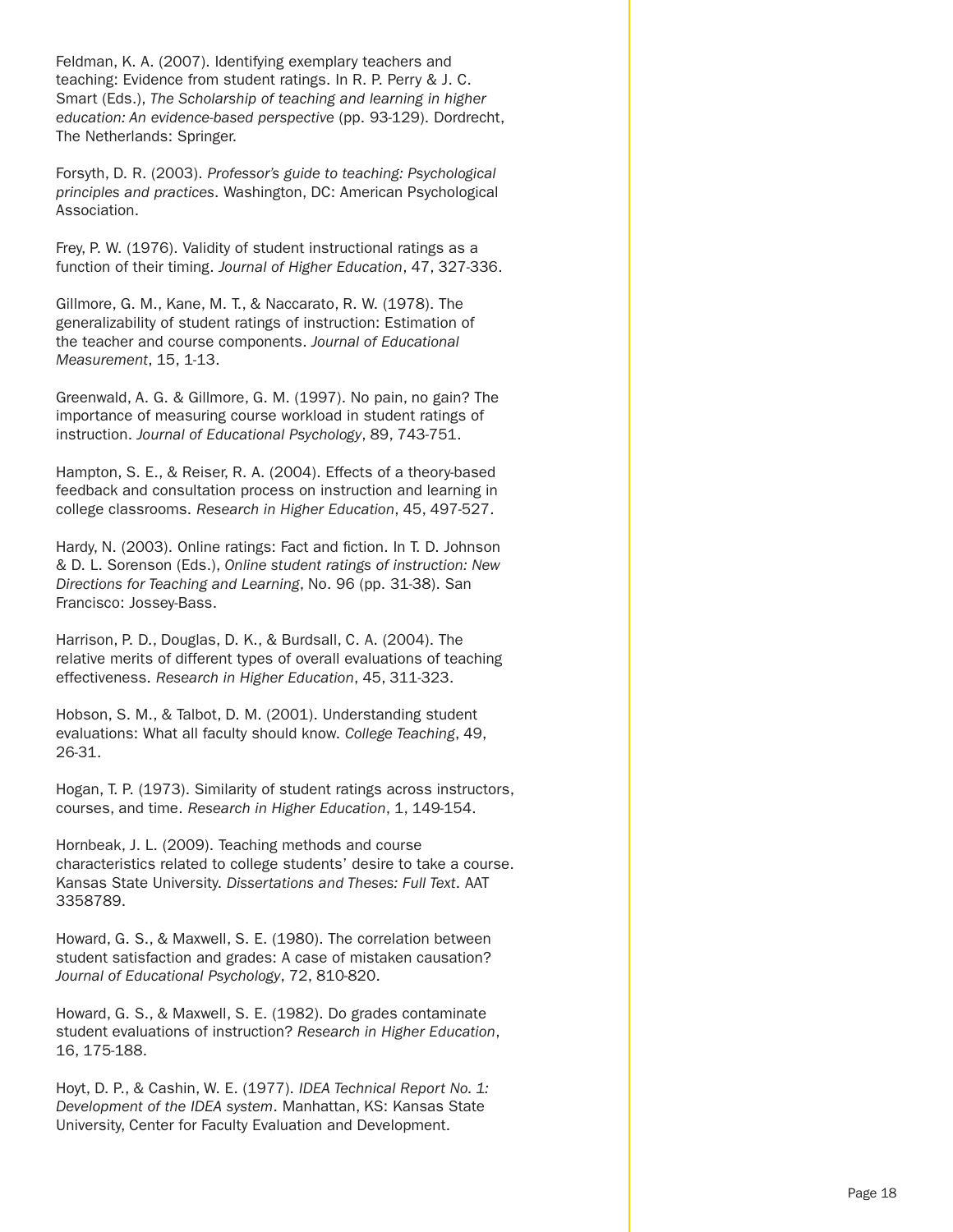Hoyt, D. P., & Lee, E. (2002a). *IDEA Technical Report No. 12: Basic data for the revised IDEA system*. Manhattan, KS: The IDEA Center.

Hoyt, D. P., & Lee, E. (2002b). *Technical Report No. 13: Disciplinary differences in student ratings*. Manhattan, KS: The IDEA Center.

IDEA Research Note 1. (2003). *The "excellent teacher" item*. Manhattan, KS: The IDEA Center.

Johnson, T. D. (2003). Online student ratings: Will students respond? In T. D. Johnson & D. L. Sorenson (Eds.), *Online student ratings of instruction: New Directions for Teaching and Learning*, No. 96 (pp. 49-59). San Francisco: Jossey-Bass.

Kember, D., McKay, J., Sinclair, K. & Wong, F. K. Y. (2008). A fourcategory scheme for coding and assessing the level of reflection in written work. *Assessment & Evaluation in Higher Education*, 33(4), 363-379.

Kulik, J. A. (2001). Student ratings: Validity, utility, and controversy. In M. Theall, P. C. Abrami, & L. A. Mets (Eds.), *The student ratings debate: Are they valid? How can we best use them? New Directions for Institutional Research*, No. 109 (pp. 9-25). San Francisco: Jossey-Bass.

Kulik, J. A., & McKeachie, W. J. (1975). The evaluation of teachers in higher education. In F. N. Kerlinger (Ed.), *Review of research in education* (Vol. 3, pp. 210-240). Itasca, IL: F. E. Peacock.

Layne, B. H., DeCristoforo, J. R., & McGinty, D. (1999). Electronic versus traditional student ratings of instruction (electronic version). *Research in Higher Education*, 40(2), 221–232.

Leung, D. Y. P., & Kember, D. (2005). Comparability of data gathered from evaluation questionnaires on paper through the Internet. *Research in Higher Education*, 46, 571-591.

Li, Y. (1993). A comparative study of Asian and American students' perceptions of faculty teaching effectiveness at Ohio University. *Dissertations & Theses: Full Text*, Ohio University, Athens. AAT 9335076.

Marincovich, M. (1999). Using student feedback to improve teaching. In P. Seldin & Associates, *Changing practices in evaluating teaching: A practical guide to improved faculty performance and promotion/tenure decisions* (pp. 45-69). Bolton, MA: Anker.

Marsh, H. W. (1982). Validity of students' evaluations of college teaching: A multitrait-multimethod analysis. *Journal of Educational Psychology*, 74, 264-279.

Marsh, H. W. (1984). Students' evaluations of university teaching: Dimensionality, reliability, validity, potential biases, and utility. *Journal of Educational Psychology*, 76, 707-754.

Marsh, H. W. (2001). Distinguishing between good (useful) and bad workloads on student evaluations of teaching. *American Educational Research Journal*, 38, 183-212.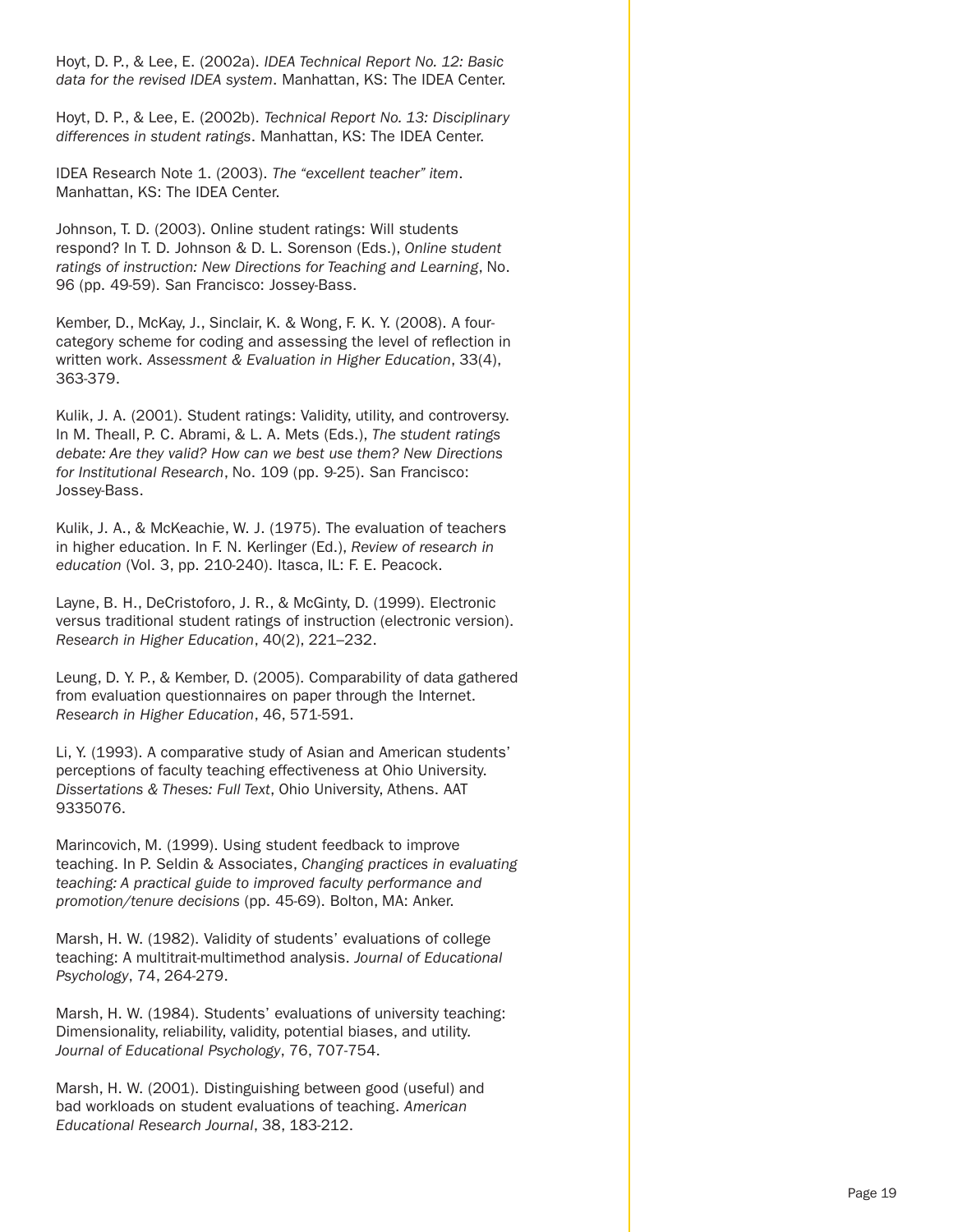Marsh. H. W. (2007). Students' evaluations of university teaching: Dimensionality, reliability, validity, potential biases and usefulness. In R. P. Perry & J. C. Smart (Eds.), *The Scholarship of teaching and learning in higher education: An evidence-based perspective (pp.* 319-383). Dordrecht, The Netherlands: Springer.

Marsh, H. W., & Dunkin, M. J. (1992). Students' evaluations of university teaching: A multidimensional perspective. In J. C. Smart (Ed.), *Higher education: Handbook of theory and research*, Vol. 8. New York: Agathon Press.

Marsh, H. W., & Dunkin, M. J. (1997). Students' evaluations of university teaching: A multidimensional perspective. In R. P. Perry & J. C. Smart (Eds.), *Effective teaching in higher education: Research and practice* (pp. 241-320). New York: Agathon Press.

Marsh, H. W., & Hattie, J. (2002). The relation between research productivity and teaching effectiveness. *Journal of Higher Education*, 73, 603-641.

Marsh, H. W., & Hocevar, D. (1991). Students' evaluations of teaching effectiveness: The stability of mean ratings of the same teachers over a 13-year period. *Teaching & Teacher Education*, 7, 303-314.

Marsh, H. W., & Overall, J. U. (1979). Long-term stability of students' evaluations: A note on Feldman's consistency and variability among college students in rating their teachers and courses. *Research in Higher Education*, 10, 139-147.

Marsh, H. W., Overall, J. U., & Kesler, S. P. (1979). Validity of student evaluations of instructional effectiveness: A comparison of faculty self-evaluations and evaluation by their students. *Journal of Educational Psychology*, 71, 149-160.

Marsh, H. W., & Roche, L. A. (1993). The use of students' evaluations and an individually structured intervention to enhance university teaching effectiveness. *American Educational Research Journal*, 30, 217-251.

Marsh, H. W., & Roche, L. A. (2000). Effects of grading leniency and low workload on students' evaluations of teaching: Popular myth, bias, validity, and innocent bystanders. *Journal of Educational Psychology*, 92, 202-22.

Marsh, H. W., & Ware, J. E. (1982). Effects of expressiveness, content coverage, and incentive on multidimensional student rating scales: New interpretations of the Dr. Fox effect. *Journal of Educational Psychology*, 74, 126-134.

McGhee, D. E., & Lowell, N. (2003). Psychometric properties of student ratings of instruction in online and on-campus courses. In T. D. Johnson & D. L. Sorenson (Eds.), *Online student ratings of instruction: New Directions for Teaching and Learning*, No. 96 (pp. 39-48). San Francisco: Jossey-Bass.

McGowan, W. R., & Graham, C. R. (2009). Factors contributing to improved teaching performance. *Innovative Higher Education*, 34, 161-171.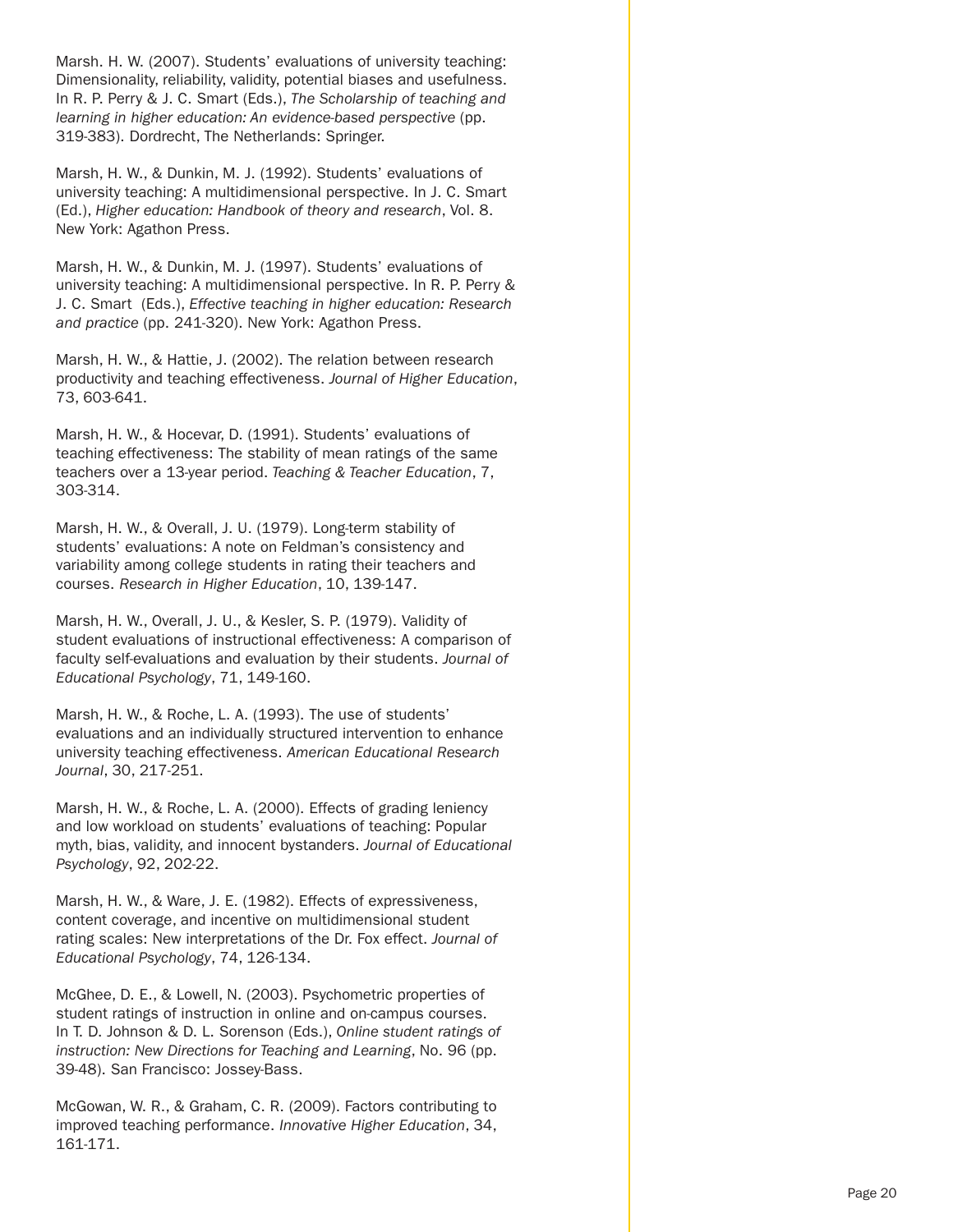McKeachie, W. J. (1979). Student ratings of faculty: A reprise. *Academe*, 65, 384-397.

McKeachie, W. J. (1997). Student ratings: The validity of use. *American Psychologist*, 52, 1218-1225.

Messick, S. (1989). Validity. In R. L. Linn (Ed.), *Educational Measurement* (3rd ed.). Old Tappan, NJ: Macmillan, 1989.

Messick, S. (1995). Validity of psychological assessment: Validation of inferences from persons' responses and performances as scientific inquiry into score meaning. *American Psychologist*, 1995, 50, 741–749.

Murray, H. G. (1983). Low-inference classroom teaching behaviors and student ratings of college teaching effectiveness. *Journal of Educational Psychology*, 75, 138-149.

Murray, H. G. (2007). Low-inference teaching behaviors and college teaching effectiveness: Recent developments and controversies. In R. P. Perry & J. C. Smart (Eds.), *The Scholarship of teaching and learning in higher education: An evidence-based perspective* (pp. 145-200). Dordrecht, The Netherlands: Springer.

Murray, H. G., Rushton, J. P., & Paunonen, S. V. (1990). Teacher personality traits and student instructional ratings in six types of university courses. *Journal of Educational Psychology*, 82, 250-261.

Naftulin, D. H., Ware, J. E., & Donnelly, F. A. (1973). The Doctor Fox lecture: A paradigm of educational seduction. *Journal of Medical Education*, 48, 630-635.

Ory, J. C., Braskamp, L. A., & Pieper, D. M. (1980). Congruency of student evaluative information collected by three methods. *Journal of Educational Psychology*, 72, 181-185.

Ory, J. C., & Ryan, K. (2001). How do student ratings measure up to a new validity framework? In T. D. Johnson & D. L. Sorenson (Eds.), *Online student ratings of instruction: New Directions for Teaching and Learning*, No. 5 (pp. 27-44). San Francisco: Jossey-Bass.

Overall, J. U., & Marsh, H. W. (1980). Students' evaluations of instruction: A longitudinal study of their stability. *Journal of Educational Psychology*, 72, 321-325.

Pallett, W. H. (2006). Uses and abuses of student ratings. In P. Seldin, *Evaluating faculty performance* (pp. 50-65). Bolton, MA: Anker Publishing Company, Inc.

Penny, A. R., & Coe, R. (2004). Effectiveness of consultation on student ratings feedback: Meta-analysis. *Review of Educational Research*, 74, 215-253.

Perry, R. P., & Smart, J. C. (Eds.) (1997). *Effective teaching in higher education: Research and practice*. New York: Agathon Press.

Perry, R. P., & Smart, J. C. (Eds.) (2007). *The Scholarship of teaching and learning in higher education: An evidence-based perspective*. Dordrecht, The Netherlands: Springer.